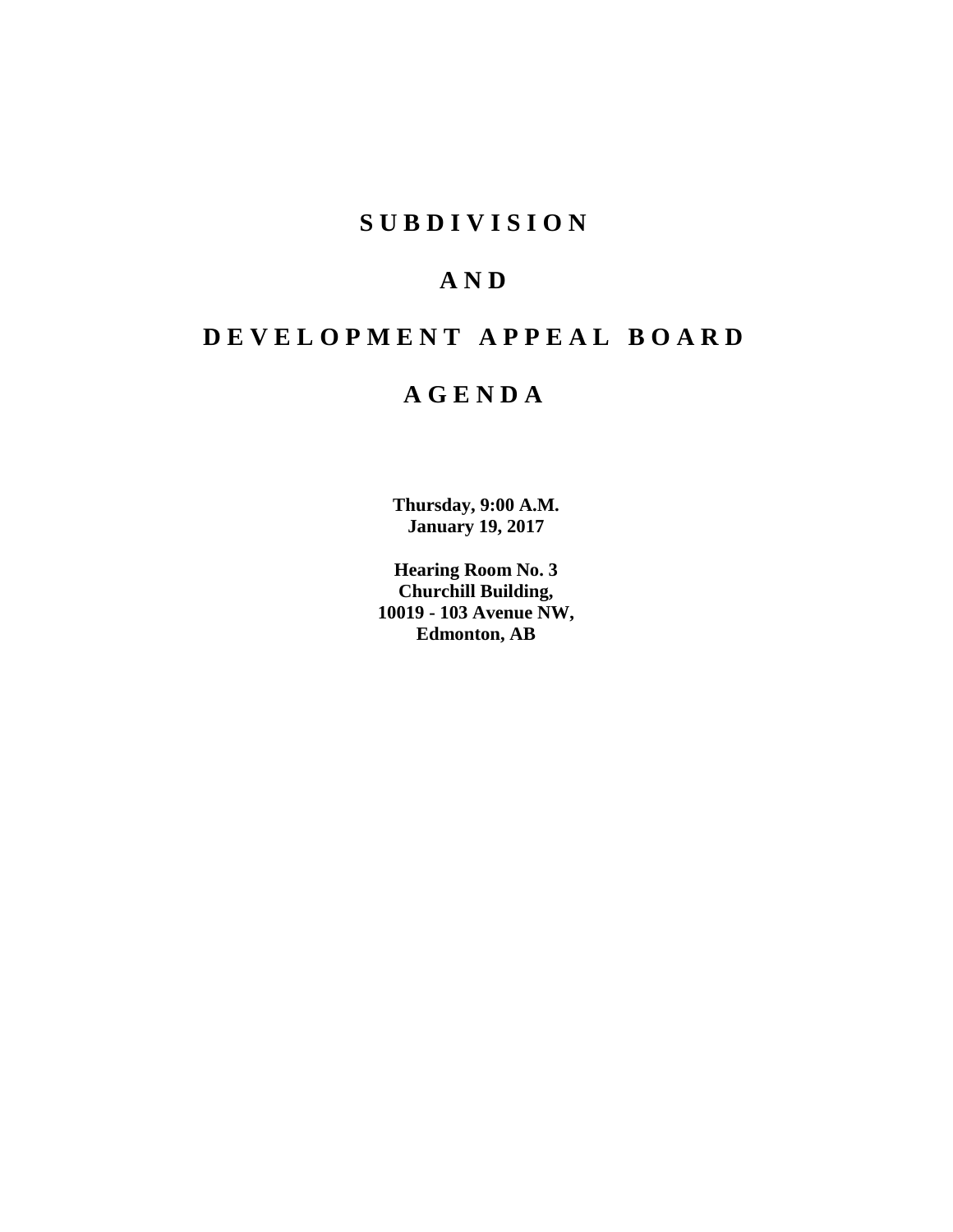## **SUBDIVISION AND DEVELOPMENT APPEAL BOARD HEARING ROOM NO. 3**

| I            | 9:00 A.M.                        | SDAB-D-17-015 |                                                                                                                                                                                    |
|--------------|----------------------------------|---------------|------------------------------------------------------------------------------------------------------------------------------------------------------------------------------------|
|              |                                  |               | To construct a Single Detached House with a<br>front veranda, a fireplace, Rooftop Terraces, and<br>a rear uncovered deck (3.05 metres by 5.18)<br>metres)                         |
|              |                                  |               | 14229 - 91 Avenue NW<br>Project No.: 230281261-001                                                                                                                                 |
| $\mathbf{I}$ | 9:00 A.M.                        | SDAB-D-17-016 |                                                                                                                                                                                    |
|              |                                  |               | To construct a Single Detached House with a<br>front veranda, a fireplace, Rooftop Terraces, and<br>a rear uncovered deck (3.05 metres by 6.10<br>metres)                          |
|              |                                  |               | 14231 - 91 Avenue NW<br>Project No.: 230290122-001                                                                                                                                 |
|              |                                  |               |                                                                                                                                                                                    |
| Ш            | <b>TO BE RAISED</b><br>1:00 P.M. | SDAB-D-16-316 |                                                                                                                                                                                    |
|              |                                  |               | To construct an addition and exterior alterations<br>to an existing Religious Assembly (250-seat<br>addition to 250-seat building and parking lot<br>expansion) (Ethiopian Church) |
|              |                                  |               | 11409 - 124 Street NW<br>Project No.: 220587701-001                                                                                                                                |
|              | NOTE:                            |               | Unless otherwise stated, all references to "section numbers" refer to<br>the authority under the Edmonton Zoning Bylaw 12800.                                                      |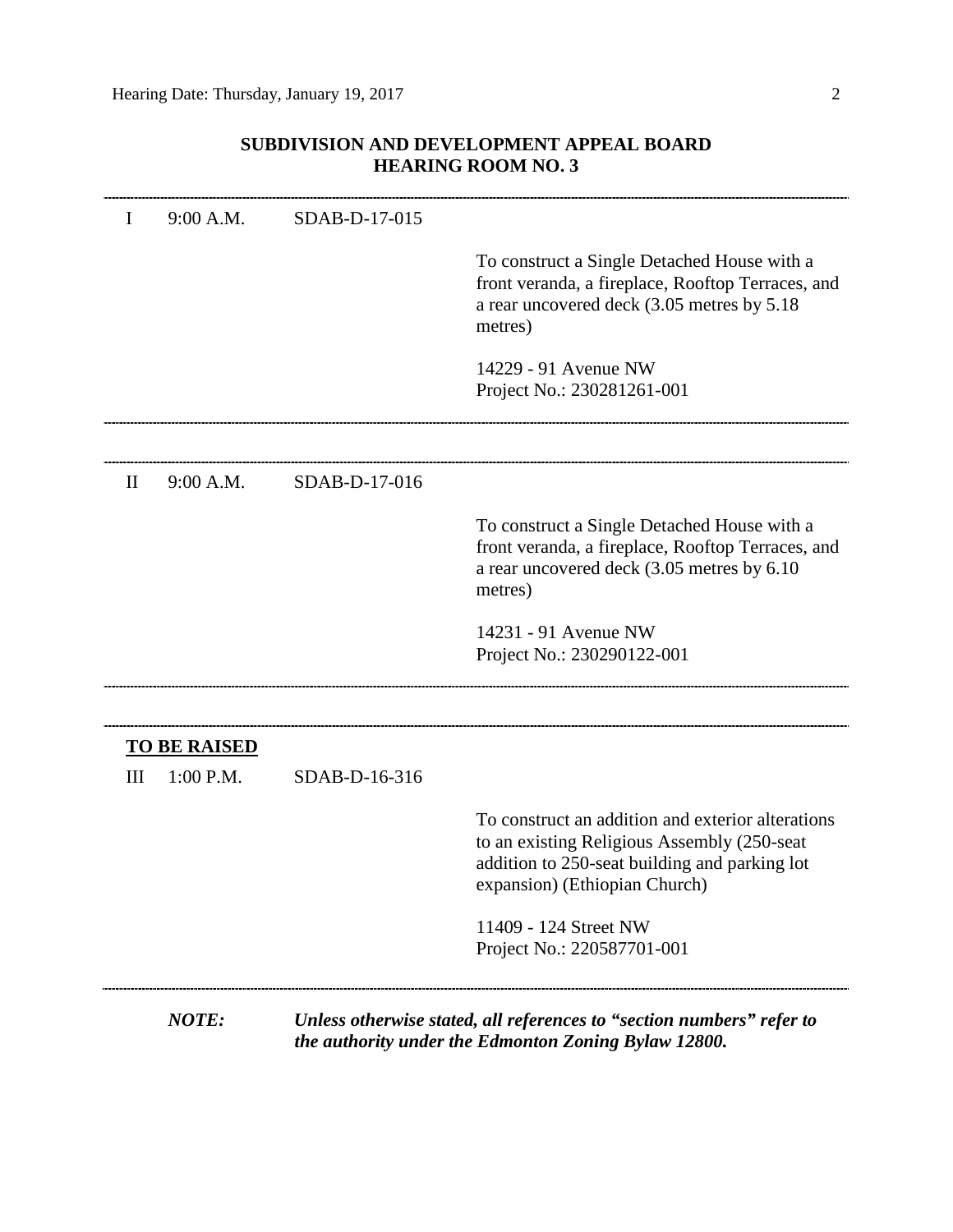| ITEM I: 9:00 A.M. |                                                        | FILE: SDAB-D-17-015                                                                                                                                     |
|-------------------|--------------------------------------------------------|---------------------------------------------------------------------------------------------------------------------------------------------------------|
|                   | AN APPEAL FROM THE DECISION OF THE DEVELOPMENT OFFICER |                                                                                                                                                         |
|                   | <b>APPELLANT:</b>                                      |                                                                                                                                                         |
|                   | <b>APPLICATION NO.:</b>                                | 230281261-001                                                                                                                                           |
|                   | <b>APPLICATION TO:</b>                                 | Construct a Single Detached House with a<br>front veranda, a fireplace, Rooftop<br>Terraces, and a rear uncovered deck (3.05<br>metres by 5.18 metres). |
|                   | <b>DECISION OF THE</b><br>DEVELOPMENT AUTHORITY:       | Refused                                                                                                                                                 |
|                   | <b>DECISION DATE:</b>                                  | December 22, 2016                                                                                                                                       |
|                   | <b>DATE OF APPEAL:</b>                                 | December 23, 2016                                                                                                                                       |
|                   | <b>MUNICIPAL DESCRIPTION</b><br>OF SUBJECT PROPERTY:   | 14229 - 91 Avenue NW                                                                                                                                    |
|                   | <b>LEGAL DESCRIPTION:</b>                              | Plan 1624261 Blk 1 Lot 32B                                                                                                                              |
|                   | ZONE:                                                  | (RF1) Single Detached Residential Zone                                                                                                                  |
|                   | <b>OVERLAY:</b>                                        | Mature Neighbourhood Overlay                                                                                                                            |
|                   | <b>STATUTORY PLAN:</b>                                 | N/A                                                                                                                                                     |
|                   |                                                        |                                                                                                                                                         |

#### *Grounds for Appeal*

The Appellant provided the following reasons for appealing the decision of the Development Authority:

Height:

The Development officer gave us two options to meet the height criteria. The first was an overall height not to exceed 10.1 M which we fulfilled. The second was to meet 8.6 M to the mid point of the roof. This was impossible to attain, given our low roof slope and building length. We have compared our building to several other homes approved and built in 2016 in Edmonton in Mature Neighbourhoods and they are all built to same bylaws and are as tall as our proposal.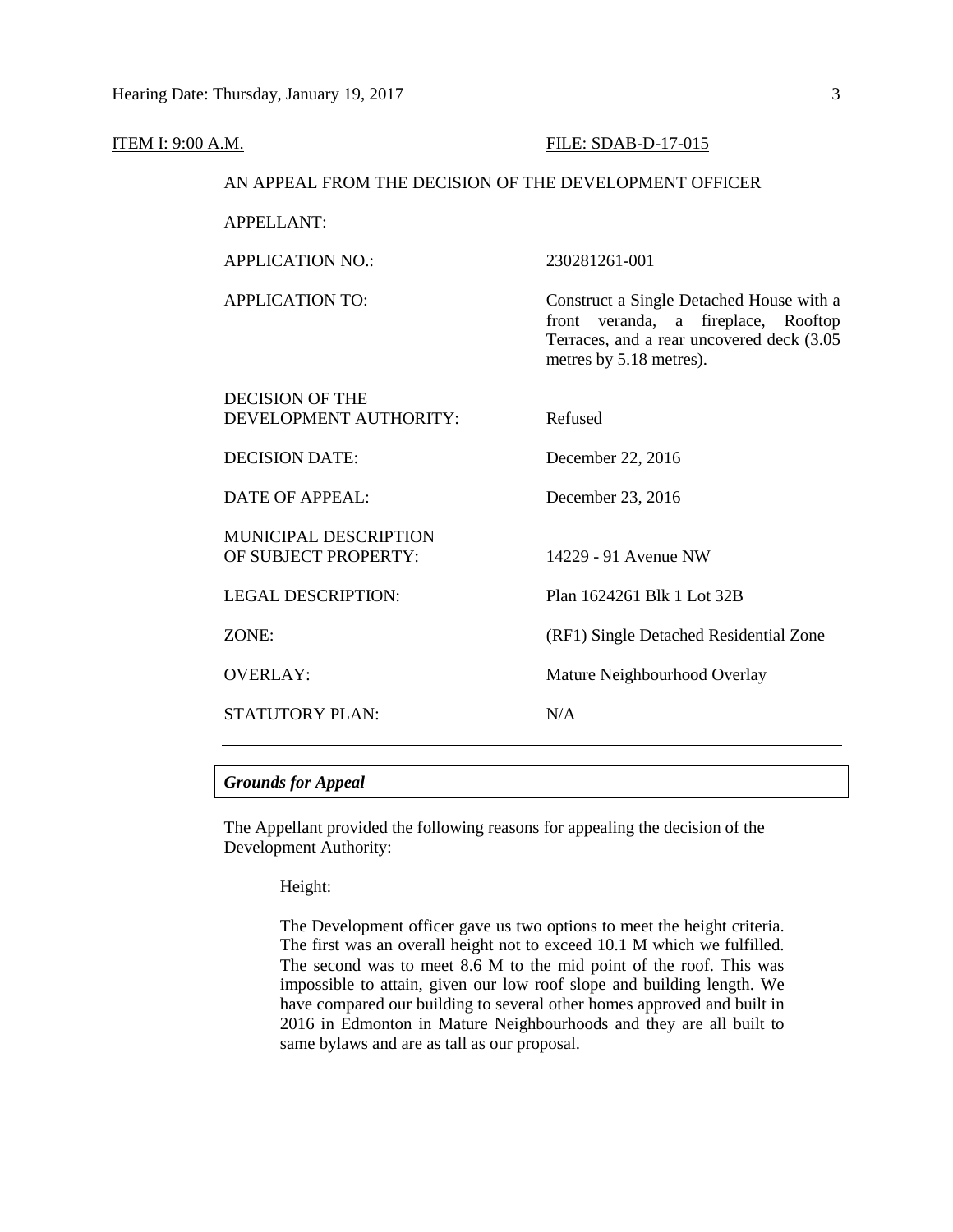Rooftop Terraces:

From the time we started the building design and subdivision process (almost 12 months ago) the bylaws have changed governing privacy of roof top terraces. We have two roof top terraces which we have taken extra measures to block sight lines to adjacent neighbours. We believe that our measures to block sight lines exceeds the required setbacks (.46m) asked for by the city.

#### *General Matters*

#### **Appeal Information:**

The *Municipal Government Act*, RSA 2000, c M-26 states the following:

#### **Grounds for Appeal**

**685(1)** If a development authority

- (a) fails or refuses to issue a development permit to a person,
- (b) issues a development permit subject to conditions, or
- (c) issues an order under section 645,

the person applying for the permit or affected by the order under section 645 may appeal to the subdivision and development appeal board.

#### **Appeals**

- **686(1)** A development appeal to a subdivision and development appeal board is commenced by filing a notice of the appeal, containing reasons, with the board within 14 days,
	- (a) in the case of an appeal made by a person referred to in section 685(1), after
		- (i) the date on which the person is notified of the order or decision or the issuance of the development permit, or

#### **Hearing and Decision**

…

**687(3)** In determining an appeal, the subdivision and development appeal board

…

…

(a.1) must comply with the land use policies and statutory plans and, subject to clause (d), the land use bylaw in effect;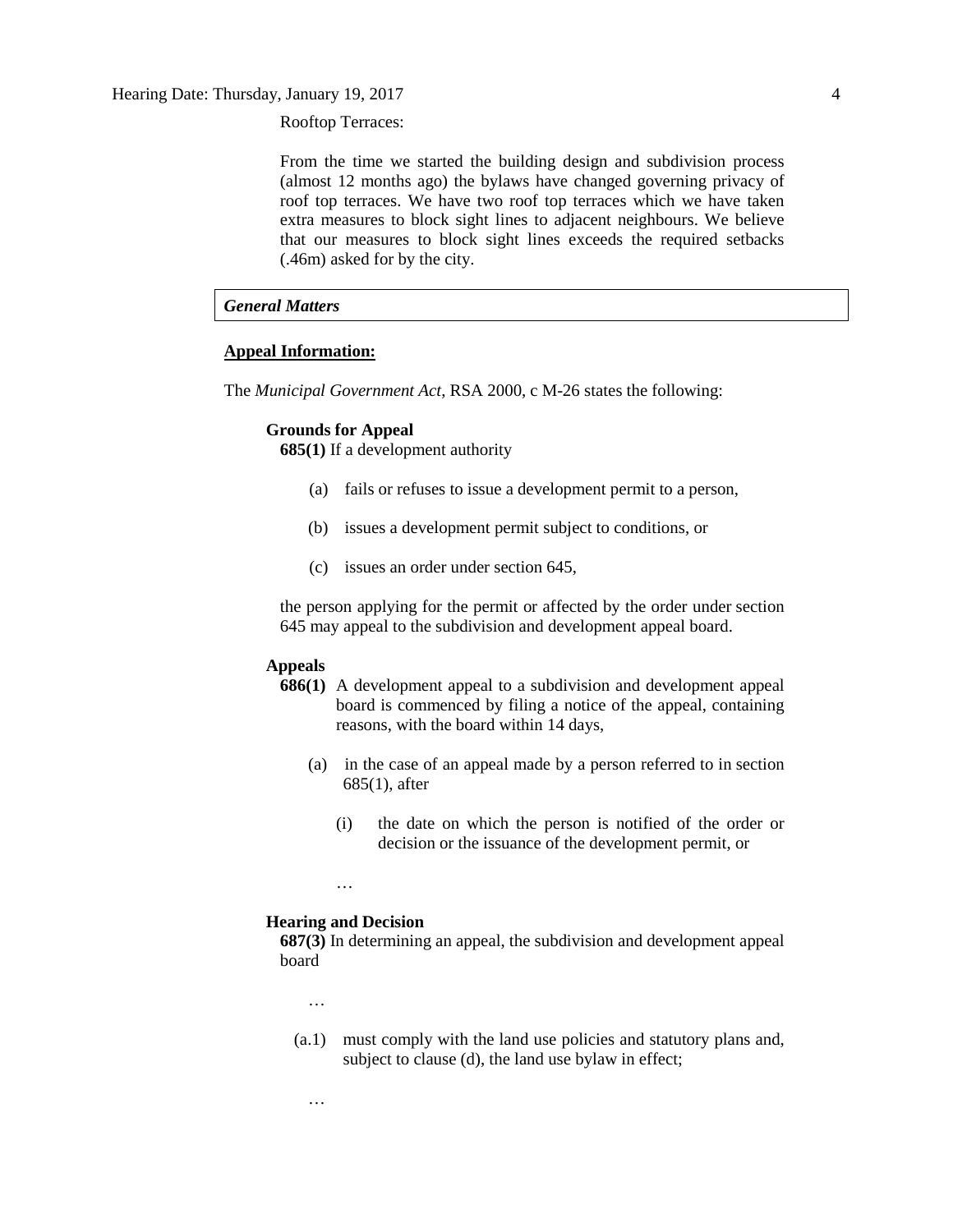- (c) may confirm, revoke or vary the order, decision or development permit or any condition attached to any of them or make or substitute an order, decision or permit of its own;
- (d) may make an order or decision or issue or confirm the issue of a development permit even though the proposed development does not comply with the land use bylaw if, in its opinion,
	- (i) the proposed development would not
		- (A) unduly interfere with the amenities of the neighbourhood, or
		- (B) materially interfere with or affect the use, enjoyment or value of neighbouring parcels of land,

and

(ii) the proposed development conforms with the use prescribed for that land or building in the land use bylaw.

#### **General Provisions from the** *Edmonton Zoning Bylaw:*

Under Section 110.2(4), **Single Detached Housing** is a **Permitted Use** in the (RF1) Single Detached Residential Zone.

Under section 7.2(9), **Single Detached Housing** means:

development consisting of a building containing only one Dwelling, which is separate from any other Dwelling or building. Where a Secondary Suite is a Permitted or Discretionary Use Class in a Zone, a building which contains Single Detached Housing may also contain a Secondary Suite. This Use Class includes Mobile Homes which conform to Section 78 of this Bylaw.

Section 110.1 states that the **General Purpose** of the **(RF1) Single Detached Residential Zone** is:

…to provide for Single Detached Housing while allowing other forms of small scale housing in the form of Secondary Suites, Semi-detached Housing and Duplex Housing under certain conditions.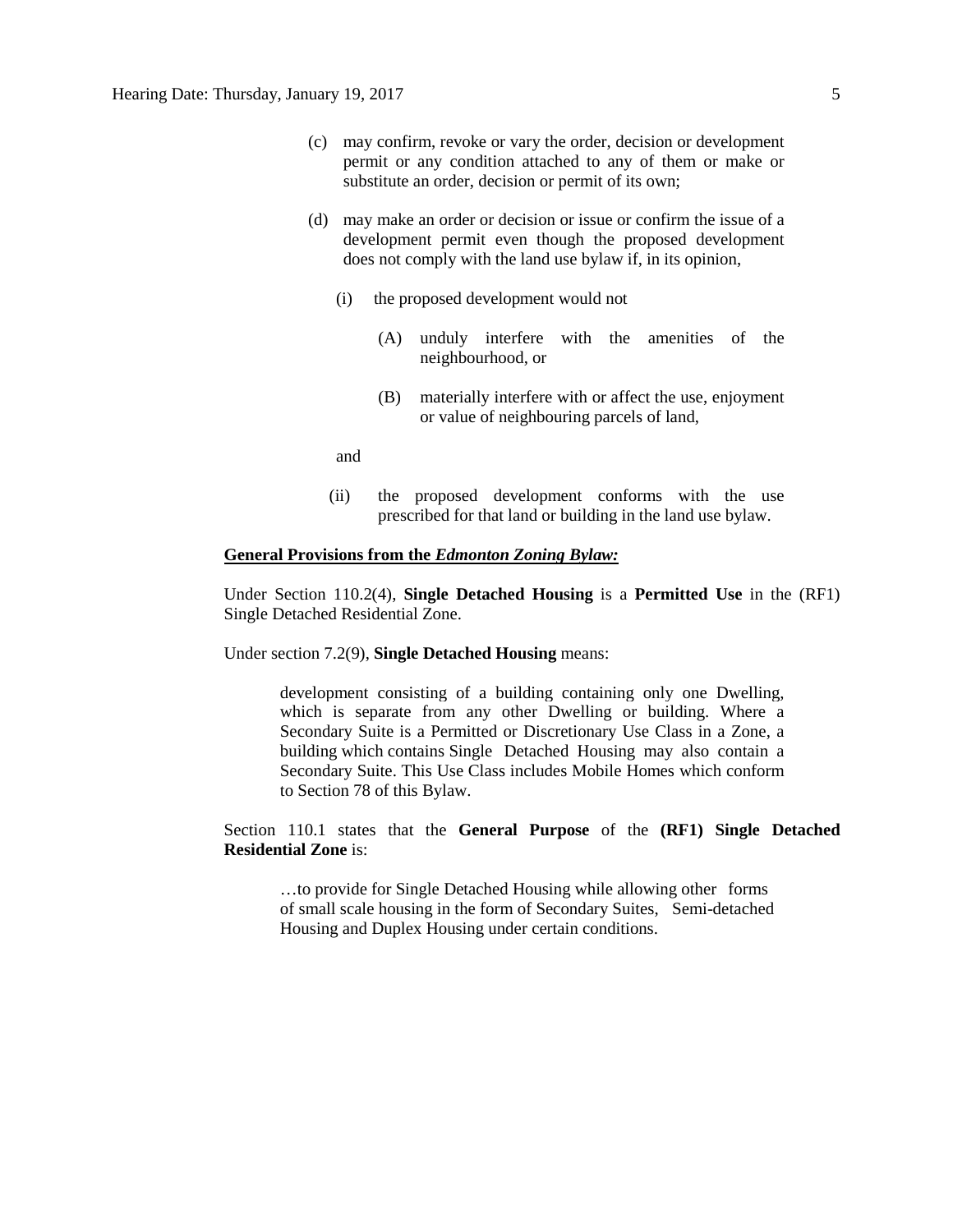Section 814.1 states that the **General Purpose** of the **Mature Neighbourhood Overlay**  is:

…to ensure that new low density development in Edmonton's mature residential neighbourhoods is sensitive in scale to existing development, maintains the traditional character and pedestrian-friendly design of the streetscape, ensures privacy and sunlight penetration on adjacent properties and provides opportunity for discussion between applicants and neighbouring affected parties when a development proposes to vary the Overlay regulations.

#### *Height*

Section 814.3(13) states "the maximum Height shall not exceed 8.6 m, in accordance with Section 52."

Under section 6.1(50), **Height** means "a vertical distance between two points."

#### **Development Officer's Determination**

**Height - The maximum height is 9.1m instead of 8.6m (Section 814.3.13).** [unedited].

#### *Rooftop Terraces*

Section 61 states:

- 1. On a Site Abutting a Site zoned to allow Single Detached Housing as a Permitted Use, or a Site zoned RF5 Row Housing Zone, Rooftop Terraces and Privacy Screening, excluding vegetative screening constructed on a Rooftop Terrace, shall be developed in accordance with the following Stepback regulations:
	- a. On an Interior Site, the minimum Stepback shall be:
		- i. 1.0 m from any building Façade facing a Front Lot Line;
		- ii. 2.0 m from any building Façade facing a Rear Lot Line;
		- iii. 1.0 m from any building Façade facing a Side Lot Line, where the Site Width is less than 10.0 m; and
		- iv. 2.0 m from any building Façade facing a Side Lot Line, where the Site Width is 10.0 m or greater.

Under section 6.1(105), **Stepback** means "the horizontal distance a building façade is stepped back, on a horizontal plane, from the building façade immediately below it."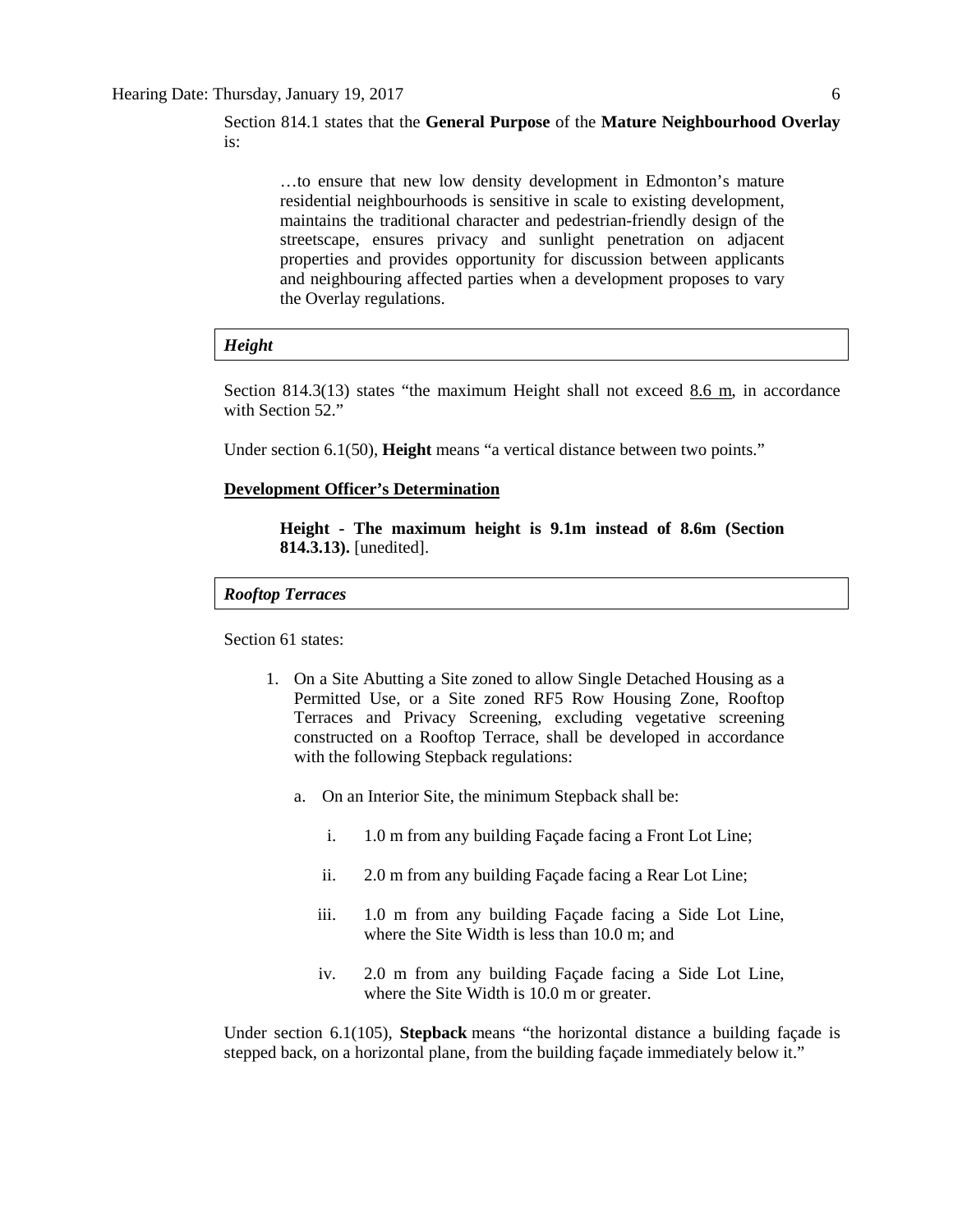Under section 6.1(91), **Rooftop Terrace** means:

a raised surface on which people can stand, that is located on top of a roof or partially recessed within the roof structure of a building, does not project beyond any Façade of the Storey below, is surrounded by guardrails, parapet walls or similar feature, and is intended for use as an Amenity Area.

#### **Development Officer's Determination**

**Rooftop Terrace - Stepbacks are not provided from the building facades facing the rear lot line and front lot line. 0.46m stepbacks are provided from the building facades facing the left and right side lot lines (Section 61.1.a).** [unedited].

#### *Community Consultation*

Section 814.3(24) states:

When a Development Permit application is made and the Development Officer determines that the proposed development does not comply with the regulations contained in this Overlay:

- a. the applicant shall contact the affected parties, being each assessed owner of land wholly or partly located within a distance of [60.0](javascript:void(0);) m of the Site of the proposed development and the President of each affected Community League;
- b. the applicant shall outline, to the affected parties, any requested variances to the Overlay and solicit their comments on the application;
- c. the applicant shall document any opinions or concerns, expressed by the affected parties, and what modifications were made to address their concerns; and
- d. the applicant shall submit this documentation to the Development Officer no sooner than twenty-one calendar days after giving the information to all affected parties.

#### Notice to Applicant/Appellant

Provincial legislation requires that the Subdivision and Development Appeal Board issue its official decision in writing within fifteen days of the conclusion of the hearing. Bylaw No. 11136 requires that a verbal announcement of the Board's decision shall be made at the conclusion of the hearing of an appeal, but the verbal decision is not final nor binding on the Board until the decision has been given in writing in accordance with the *Municipal Government Act*.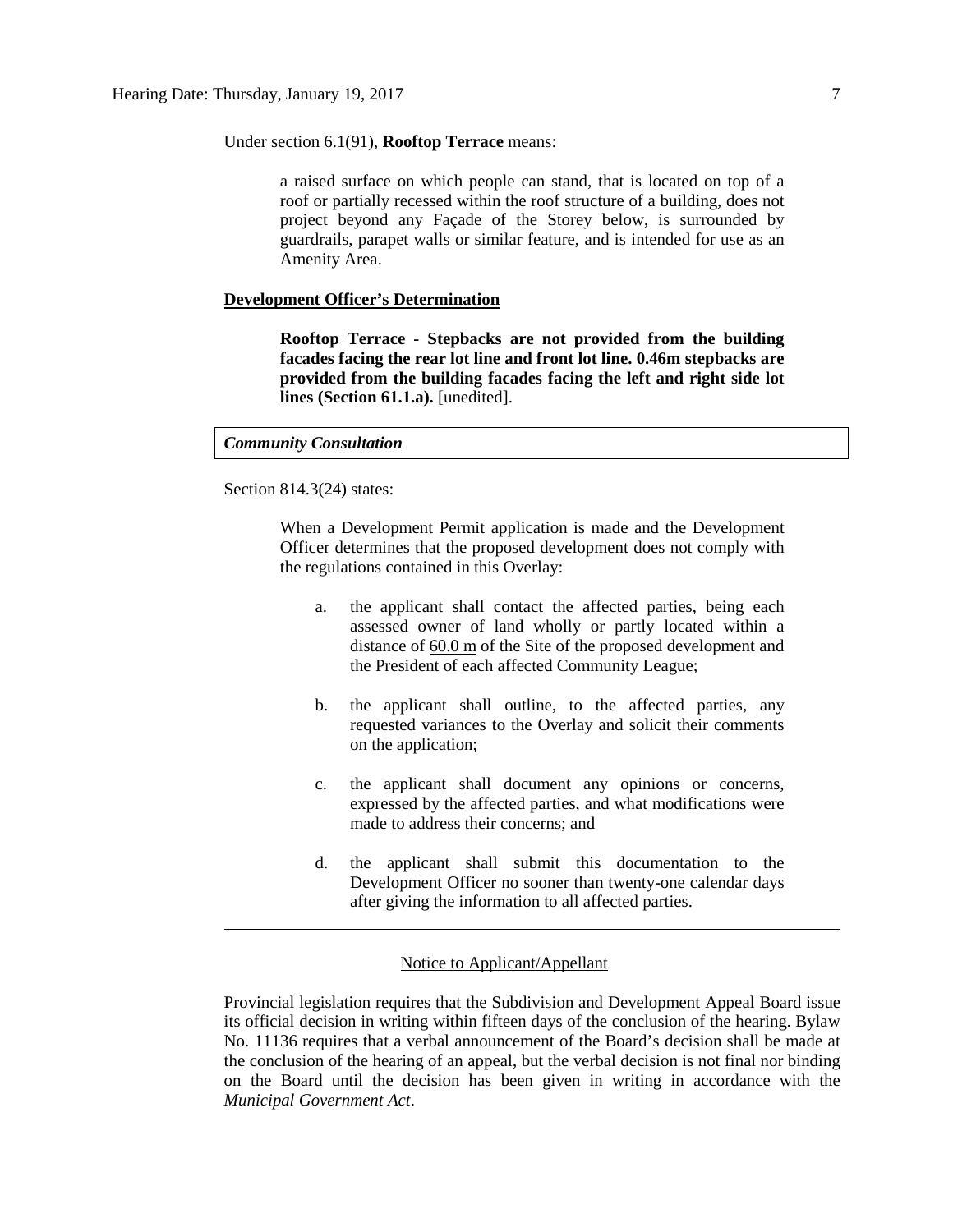|                                                                                                           |                                              |                          |                                       | Project Number: 230281261-001                                                                                                                                                                                                                                                                                                                                                                                         |  |
|-----------------------------------------------------------------------------------------------------------|----------------------------------------------|--------------------------|---------------------------------------|-----------------------------------------------------------------------------------------------------------------------------------------------------------------------------------------------------------------------------------------------------------------------------------------------------------------------------------------------------------------------------------------------------------------------|--|
| <b>mönton</b>                                                                                             |                                              |                          |                                       | <b>Application Date:</b><br>SEP 09, 2016                                                                                                                                                                                                                                                                                                                                                                              |  |
|                                                                                                           |                                              |                          |                                       | December 22, 2016 at 10:33 AM<br>Printed:<br>1 of 2<br>Page:                                                                                                                                                                                                                                                                                                                                                          |  |
|                                                                                                           |                                              | <b>Application for</b>   |                                       |                                                                                                                                                                                                                                                                                                                                                                                                                       |  |
|                                                                                                           | <b>House Development and Building Permit</b> |                          |                                       |                                                                                                                                                                                                                                                                                                                                                                                                                       |  |
|                                                                                                           |                                              |                          |                                       | This document is a record of a Development Permit and/or Building Permit application, and a record of the decision for the undertaking<br>described below, subject to the limitations and conditions of this permit, of the Edmonton Zoning Bylaw 12800 as amended, Safety Codes<br>Act RSA 2000, Safety Codes Act Permit Regulation, Alberta Building Code 2006 and City of Edmonton Bylaw 15894 Safety Codes Permit |  |
| Applicant                                                                                                 |                                              |                          |                                       | Property Address(es) and Legal Description(s)                                                                                                                                                                                                                                                                                                                                                                         |  |
|                                                                                                           |                                              |                          | 14229 - 91 AVENUE NW                  |                                                                                                                                                                                                                                                                                                                                                                                                                       |  |
|                                                                                                           |                                              |                          |                                       | Plan 1624261 Blk 1 Lot 32B                                                                                                                                                                                                                                                                                                                                                                                            |  |
|                                                                                                           |                                              |                          | Location(s) of Work                   |                                                                                                                                                                                                                                                                                                                                                                                                                       |  |
|                                                                                                           |                                              |                          | Entryway: 14229 - 91 AVENUE NW        |                                                                                                                                                                                                                                                                                                                                                                                                                       |  |
|                                                                                                           |                                              |                          | Building: 14229 - 91 AVENUE NW        |                                                                                                                                                                                                                                                                                                                                                                                                                       |  |
| <b>Scope of Application</b>                                                                               |                                              |                          |                                       |                                                                                                                                                                                                                                                                                                                                                                                                                       |  |
|                                                                                                           |                                              |                          |                                       | To construct a Single Detached House with a front veranda, a fireplace, Rooftop Terrace, and a rear uncovered deck (3.05m x 5.18m).                                                                                                                                                                                                                                                                                   |  |
| <b>Permit Details</b>                                                                                     |                                              |                          |                                       |                                                                                                                                                                                                                                                                                                                                                                                                                       |  |
| Affected Floor Area (sq. ft.): 1808                                                                       |                                              |                          | Building Height to Midpoint (m): 9.13 |                                                                                                                                                                                                                                                                                                                                                                                                                       |  |
| <b>Class of Permit:</b>                                                                                   |                                              |                          | Dwelling Type: Single Detached House  |                                                                                                                                                                                                                                                                                                                                                                                                                       |  |
| Front Yard (m): 6.19                                                                                      |                                              |                          | Home Design Type:                     |                                                                                                                                                                                                                                                                                                                                                                                                                       |  |
| Rear Yard (m): 13.59                                                                                      |                                              |                          | Secondary Suite Included ?: N         |                                                                                                                                                                                                                                                                                                                                                                                                                       |  |
| Side Yard, left (m): 1.37<br>Side Yard, right (m): 1.37                                                   |                                              |                          |                                       |                                                                                                                                                                                                                                                                                                                                                                                                                       |  |
| Site Area (sq. m.): 265.76                                                                                |                                              |                          | Site Depth $(m)$ : 33.53              |                                                                                                                                                                                                                                                                                                                                                                                                                       |  |
| Site Width (m): 7.93                                                                                      |                                              |                          |                                       | Stat. Plan Overlay/Annex Area: Mature Neighbourhood Overlay                                                                                                                                                                                                                                                                                                                                                           |  |
| I/We certify that the above noted details are correct.                                                    |                                              |                          |                                       |                                                                                                                                                                                                                                                                                                                                                                                                                       |  |
| Applicant signature:                                                                                      |                                              |                          |                                       |                                                                                                                                                                                                                                                                                                                                                                                                                       |  |
| <b>Development Application Decision</b><br>Refused                                                        |                                              |                          |                                       |                                                                                                                                                                                                                                                                                                                                                                                                                       |  |
| <b>Reason for Refusal</b><br>Height - The maximum height is 9.1m instead of 8.6m (Section 814.3.13).      |                                              |                          |                                       |                                                                                                                                                                                                                                                                                                                                                                                                                       |  |
|                                                                                                           |                                              |                          |                                       | Rooftop Terrace - Stepbacks are not provided from the building facades facing the rear lot line and front lot line. 0.46m stepbacks                                                                                                                                                                                                                                                                                   |  |
| are provided from the building facades facing the left and right side lot lines (Section 61.1.a).         |                                              |                          |                                       |                                                                                                                                                                                                                                                                                                                                                                                                                       |  |
| <b>Rights of Appeal</b><br>Chapter 24, Section 683 through 689 of the Municipal Government Amendment Act. |                                              |                          |                                       | The Applicant has the right of appeal within 14 days of receiving notice of the Development Application Decision, as outlined in                                                                                                                                                                                                                                                                                      |  |
| Issue Date: Dec 22, 2016                                                                                  | Development Authority: YEUNG, KENNETH        |                          |                                       | Signature: _                                                                                                                                                                                                                                                                                                                                                                                                          |  |
| Fees                                                                                                      |                                              |                          |                                       |                                                                                                                                                                                                                                                                                                                                                                                                                       |  |
|                                                                                                           | <b>Fee Amount</b>                            | Amount Paid              | Receipt#                              | <b>Date Paid</b>                                                                                                                                                                                                                                                                                                                                                                                                      |  |
| Water Usage Fee                                                                                           | \$44.77                                      | \$44.77                  | 03592020                              | Sep 09, 2016                                                                                                                                                                                                                                                                                                                                                                                                          |  |
| <b>Electrical Safety Codes Fee</b>                                                                        | \$15.10                                      | \$15.10                  | 03592020                              | Sep 09, 2016                                                                                                                                                                                                                                                                                                                                                                                                          |  |
| Electrical Fees (House)                                                                                   | \$265.00                                     | \$265.00                 | 03592020                              | Sep 09, 2016                                                                                                                                                                                                                                                                                                                                                                                                          |  |
| Electrical Fee (Service)                                                                                  | \$77.00                                      | \$77.00                  | 03592020                              | Sep 09, 2016                                                                                                                                                                                                                                                                                                                                                                                                          |  |
| Sanitary Sewer Trunk Fund<br><b>Building Permit Fee</b>                                                   | \$1,566.00<br>\$1,610.00                     | \$1,566.00<br>\$1,610.00 | 03592020<br>03592020                  | Sep 09, 2016<br>Sep 09, 2016                                                                                                                                                                                                                                                                                                                                                                                          |  |
|                                                                                                           |                                              |                          |                                       |                                                                                                                                                                                                                                                                                                                                                                                                                       |  |
|                                                                                                           |                                              | THIS IS NOT A PERMIT     |                                       |                                                                                                                                                                                                                                                                                                                                                                                                                       |  |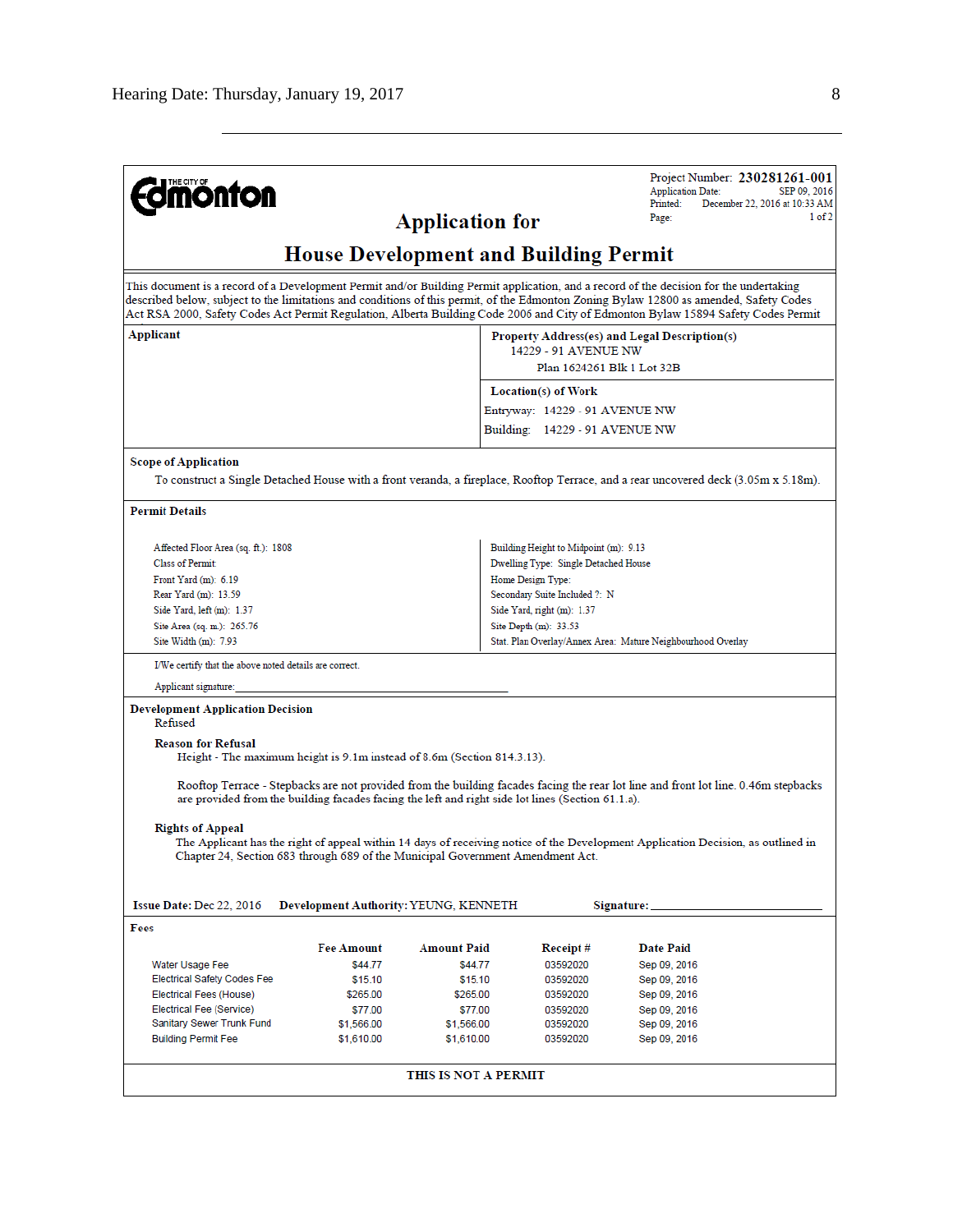| <b>Edmonton</b>           |                                              | <b>Application for</b> |          | Project Number: 230281261-001<br><b>Application Date:</b><br>Printed:<br>December 22, 2016 at 10:33 AM<br>Page: | SEP 09, 2016<br>$2$ of $2$ |
|---------------------------|----------------------------------------------|------------------------|----------|-----------------------------------------------------------------------------------------------------------------|----------------------------|
|                           | <b>House Development and Building Permit</b> |                        |          |                                                                                                                 |                            |
| Fees                      |                                              |                        |          |                                                                                                                 |                            |
|                           | <b>Fee Amount</b>                            | <b>Amount Paid</b>     | Receipt# | <b>Date Paid</b>                                                                                                |                            |
| Lot Grading Fee           | \$135.00                                     | \$135.00               | 03592020 | Sep 09, 2016                                                                                                    |                            |
| Safety Codes Fee          | \$64.40                                      | \$64.40                | 03592020 | Sep 09, 2016                                                                                                    |                            |
| Total GST Amount:         | \$0.00                                       |                        |          |                                                                                                                 |                            |
| <b>Totals for Permit:</b> | \$3,777.27                                   | \$3,777.27             |          |                                                                                                                 |                            |
|                           |                                              |                        |          |                                                                                                                 |                            |
|                           |                                              |                        |          |                                                                                                                 |                            |
|                           |                                              |                        |          |                                                                                                                 |                            |
|                           |                                              |                        |          |                                                                                                                 |                            |
|                           |                                              |                        |          |                                                                                                                 |                            |
|                           |                                              |                        |          |                                                                                                                 |                            |
|                           |                                              |                        |          |                                                                                                                 |                            |
|                           |                                              |                        |          |                                                                                                                 |                            |
|                           |                                              |                        |          |                                                                                                                 |                            |
|                           |                                              |                        |          |                                                                                                                 |                            |
|                           |                                              |                        |          |                                                                                                                 |                            |
|                           |                                              |                        |          |                                                                                                                 |                            |
|                           |                                              |                        |          |                                                                                                                 |                            |
|                           |                                              |                        |          |                                                                                                                 |                            |
|                           |                                              |                        |          |                                                                                                                 |                            |
|                           |                                              |                        |          |                                                                                                                 |                            |
|                           |                                              |                        |          |                                                                                                                 |                            |
|                           |                                              |                        |          |                                                                                                                 |                            |
|                           |                                              |                        |          |                                                                                                                 |                            |
|                           |                                              |                        |          |                                                                                                                 |                            |
|                           |                                              |                        |          |                                                                                                                 |                            |
|                           |                                              |                        |          |                                                                                                                 |                            |
|                           |                                              |                        |          |                                                                                                                 |                            |
|                           |                                              |                        |          |                                                                                                                 |                            |
|                           |                                              |                        |          |                                                                                                                 |                            |
|                           |                                              | THIS IS NOT A PERMIT   |          |                                                                                                                 |                            |
|                           |                                              |                        |          |                                                                                                                 |                            |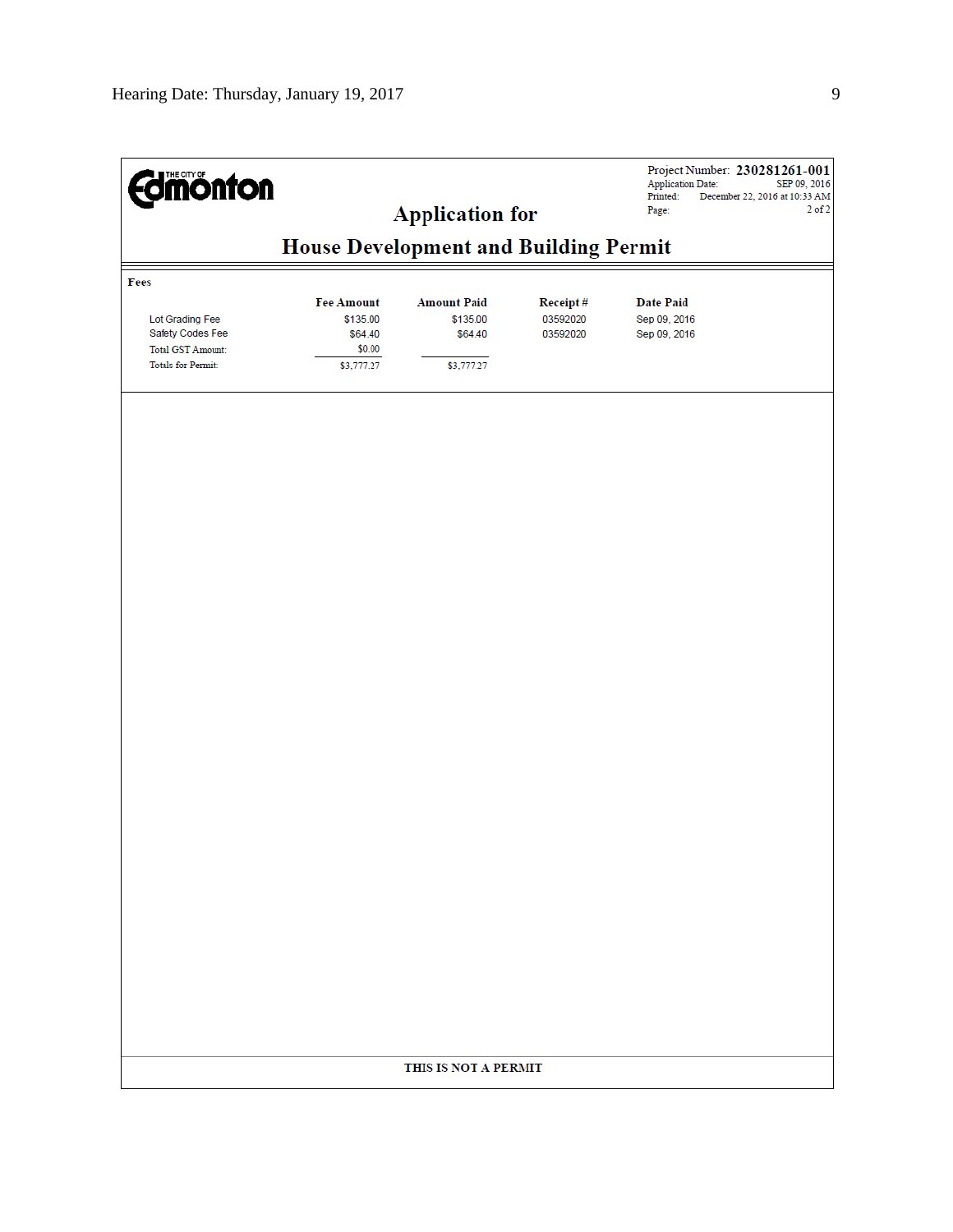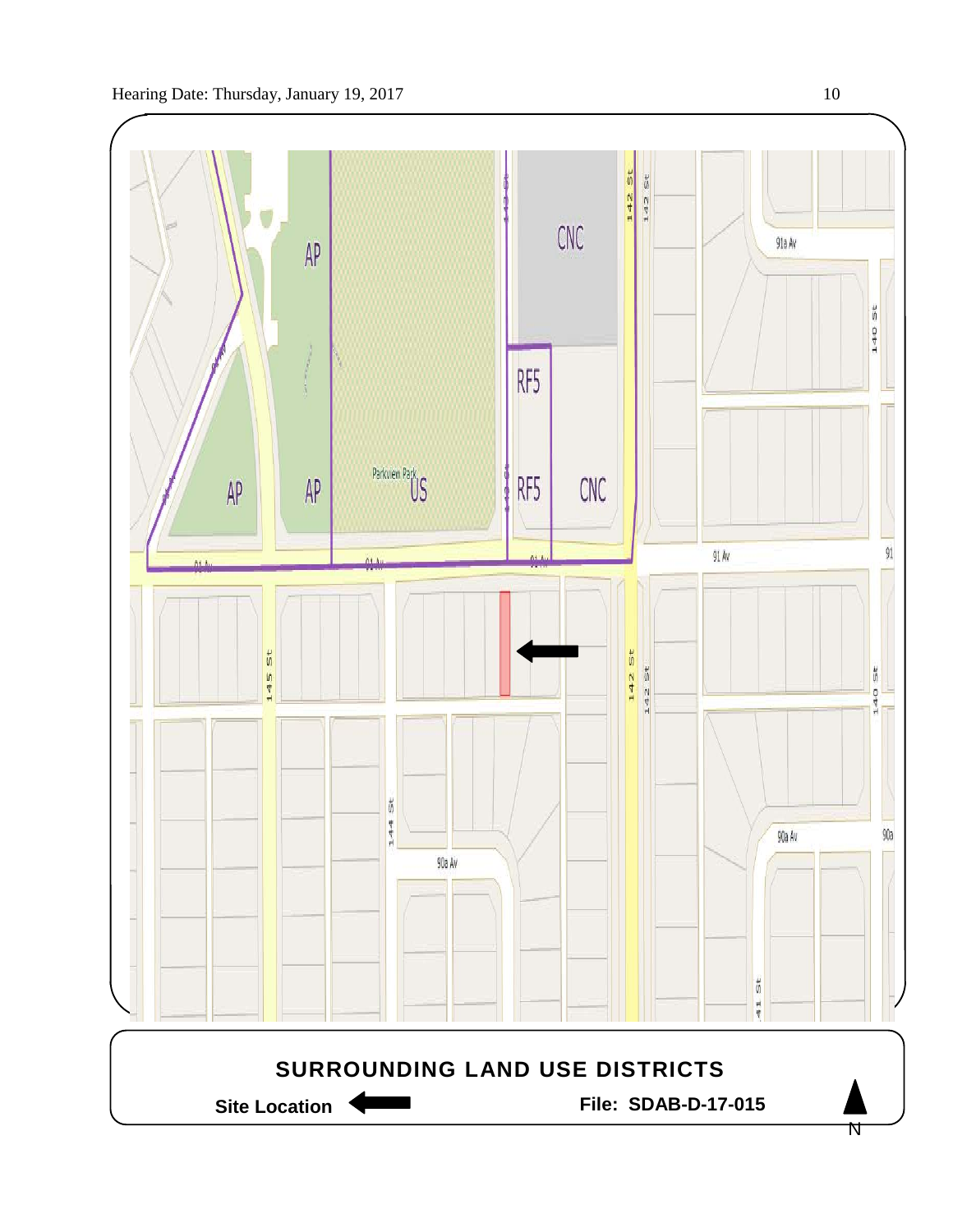| AN APPEAL FROM THE DECISION OF THE DEVELOPMENT OFFICER |                                                                                                                                                        |
|--------------------------------------------------------|--------------------------------------------------------------------------------------------------------------------------------------------------------|
| <b>APPELLANT:</b>                                      |                                                                                                                                                        |
| <b>APPLICATION NO.:</b>                                | 230290122-001                                                                                                                                          |
| <b>APPLICATION TO:</b>                                 | Construct a Single Detached House with a<br>front veranda, a fireplace, Rooftop<br>Terraces, and a rear uncovered deck (3.05<br>metres by 6.10 metres) |
| <b>DECISION OF THE</b><br>DEVELOPMENT AUTHORITY:       | Refused                                                                                                                                                |
| <b>DECISION DATE:</b>                                  | December 22, 2016                                                                                                                                      |
| DATE OF APPEAL:                                        | December 23, 2016                                                                                                                                      |
| <b>MUNICIPAL DESCRIPTION</b><br>OF SUBJECT PROPERTY:   | 14231 - 91 Avenue NW                                                                                                                                   |
| <b>LEGAL DESCRIPTION:</b>                              | Plan 1624261 Blk 1 Lot 32A                                                                                                                             |
| ZONE:                                                  | (RF1) Single Detached Residential Zone                                                                                                                 |
| <b>OVERLAY:</b>                                        | Mature Neighbourhood Overlay                                                                                                                           |
| <b>STATUTORY PLAN:</b>                                 | N/A                                                                                                                                                    |

#### *Grounds for Appeal*

The Appellant provided the following reasons for appealing the decision of the Development Authority:

#### Height:

The Development officer gave us two options to meet the height criteria. The first was an overall height not to exceed 10.1 M which we fulfilled. The second was to meet 8.6 M to the mid point of the roof. This was impossible to attain, given our low roof slope and building length. We have compared our building to several other homes approved and built in 2016 in Edmonton in Mature Neighbourhoods and they are all built to same bylaws and are as tall as our proposal.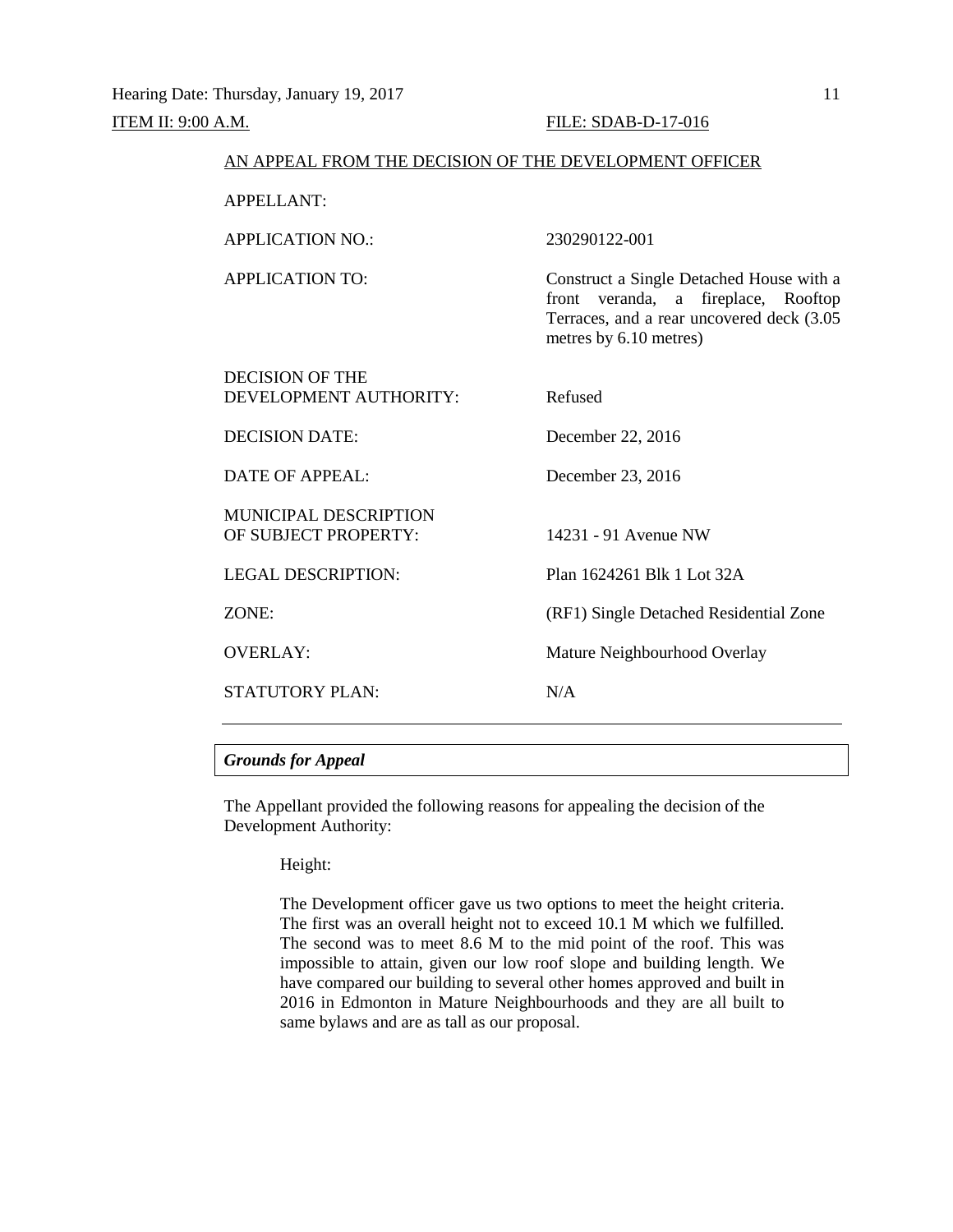Rooftop Terraces:

From the time we started the building design and subdivision process (almost 12 months ago) the bylaws have changed governing privacy of roof top terraces. We have two roof top terraces which we have taken extra measures to block sight lines to adjacent neighbours. We believe that our measures to block sight lines exceeds the required setbacks (.46m) asked for by the city.

#### *General Matters*

#### **Appeal Information:**

The *Municipal Government Act*, RSA 2000, c M-26 states the following:

#### **Grounds for Appeal**

**685(1)** If a development authority

- (a) fails or refuses to issue a development permit to a person,
- (b) issues a development permit subject to conditions, or
- (c) issues an order under section 645,

the person applying for the permit or affected by the order under section 645 may appeal to the subdivision and development appeal board.

#### **Appeals**

- **686(1)** A development appeal to a subdivision and development appeal board is commenced by filing a notice of the appeal, containing reasons, with the board within 14 days,
	- (a) in the case of an appeal made by a person referred to in section 685(1), after
		- (i) the date on which the person is notified of the order or decision or the issuance of the development permit, or

#### **Hearing and Decision**

…

**687(3)** In determining an appeal, the subdivision and development appeal board

…

…

(a.1) must comply with the land use policies and statutory plans and, subject to clause (d), the land use bylaw in effect;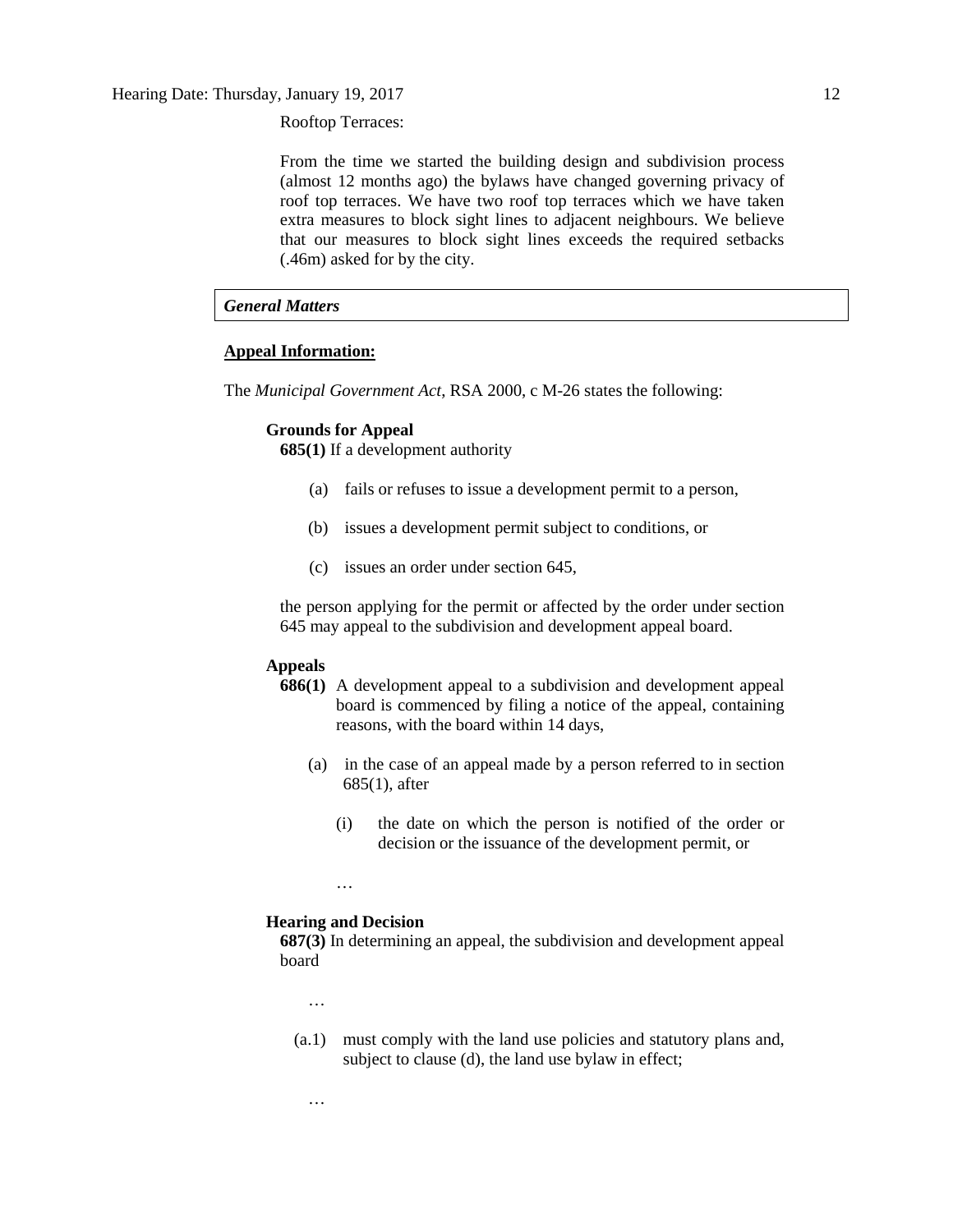- (c) may confirm, revoke or vary the order, decision or development permit or any condition attached to any of them or make or substitute an order, decision or permit of its own;
- (d) may make an order or decision or issue or confirm the issue of a development permit even though the proposed development does not comply with the land use bylaw if, in its opinion,
	- (i) the proposed development would not
		- (A) unduly interfere with the amenities of the neighbourhood, or
		- (B) materially interfere with or affect the use, enjoyment or value of neighbouring parcels of land,

and

(ii) the proposed development conforms with the use prescribed for that land or building in the land use bylaw.

#### **General Provisions from the** *Edmonton Zoning Bylaw:*

Under Section 110.2(4), **Single Detached Housing** is a **Permitted Use** in the (RF1) Single Detached Residential Zone.

Under section 7.2(9), **Single Detached Housing** means:

development consisting of a building containing only one Dwelling, which is separate from any other Dwelling or building. Where a Secondary Suite is a Permitted or Discretionary Use Class in a Zone, a building which contains Single Detached Housing may also contain a Secondary Suite. This Use Class includes Mobile Homes which conform to Section 78 of this Bylaw.

Section 110.1 states that the **General Purpose** of the **(RF1) Single Detached Residential Zone** is:

…to provide for Single Detached Housing while allowing other forms of small scale housing in the form of Secondary Suites, Semi-detached Housing and Duplex Housing under certain conditions.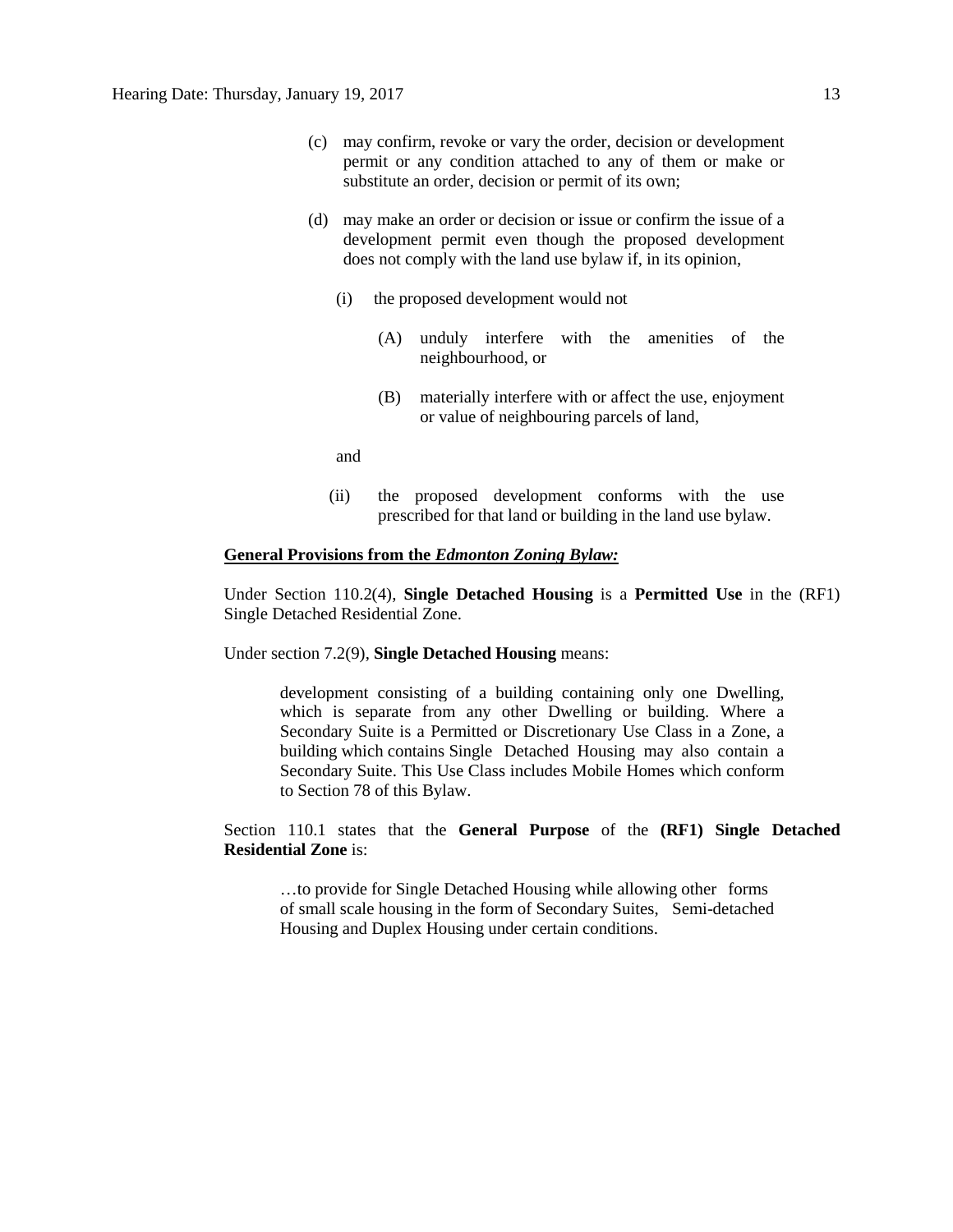#### Section 814.1 states that the **General Purpose** of the **Mature Neighbourhood Overlay**  is:

…to ensure that new low density development in Edmonton's mature residential neighbourhoods is sensitive in scale to existing development, maintains the traditional character and pedestrian-friendly design of the streetscape, ensures privacy and sunlight penetration on adjacent properties and provides opportunity for discussion between applicants and neighbouring affected parties when a development proposes to vary the Overlay regulations.

#### *Height*

Section 814.3(13) states "the maximum Height shall not exceed 8.6 m, in accordance with Section 52."

Under section 6.1(50), **Height** means "a vertical distance between two points."

#### **Development Officer's Determination**

#### **Height - The maximum height is 9.2m instead of 8.6m (Section 814.3.13). [unedited].**

#### *Rooftop Terraces*

Section 61 states:

- 1. On a Site Abutting a Site zoned to allow Single Detached Housing as a Permitted Use, or a Site zoned RF5 Row Housing Zone, Rooftop Terraces and Privacy Screening, excluding vegetative screening constructed on a Rooftop Terrace, shall be developed in accordance with the following Stepback regulations:
	- a. On an Interior Site, the minimum Stepback shall be:
		- i. 1.0 m from any building Façade facing a Front Lot Line;
		- ii. 2.0 m from any building Façade facing a Rear Lot Line;
		- iii. 1.0 m from any building Façade facing a Side Lot Line, where the Site Width is less than 10.0 m; and
		- iv. 2.0 m from any building Façade facing a Side Lot Line, where the Site Width is 10.0 m or greater.

Under section 6.1(105), **Stepback** means "the horizontal distance a building façade is stepped back, on a horizontal plane, from the building façade immediately below it."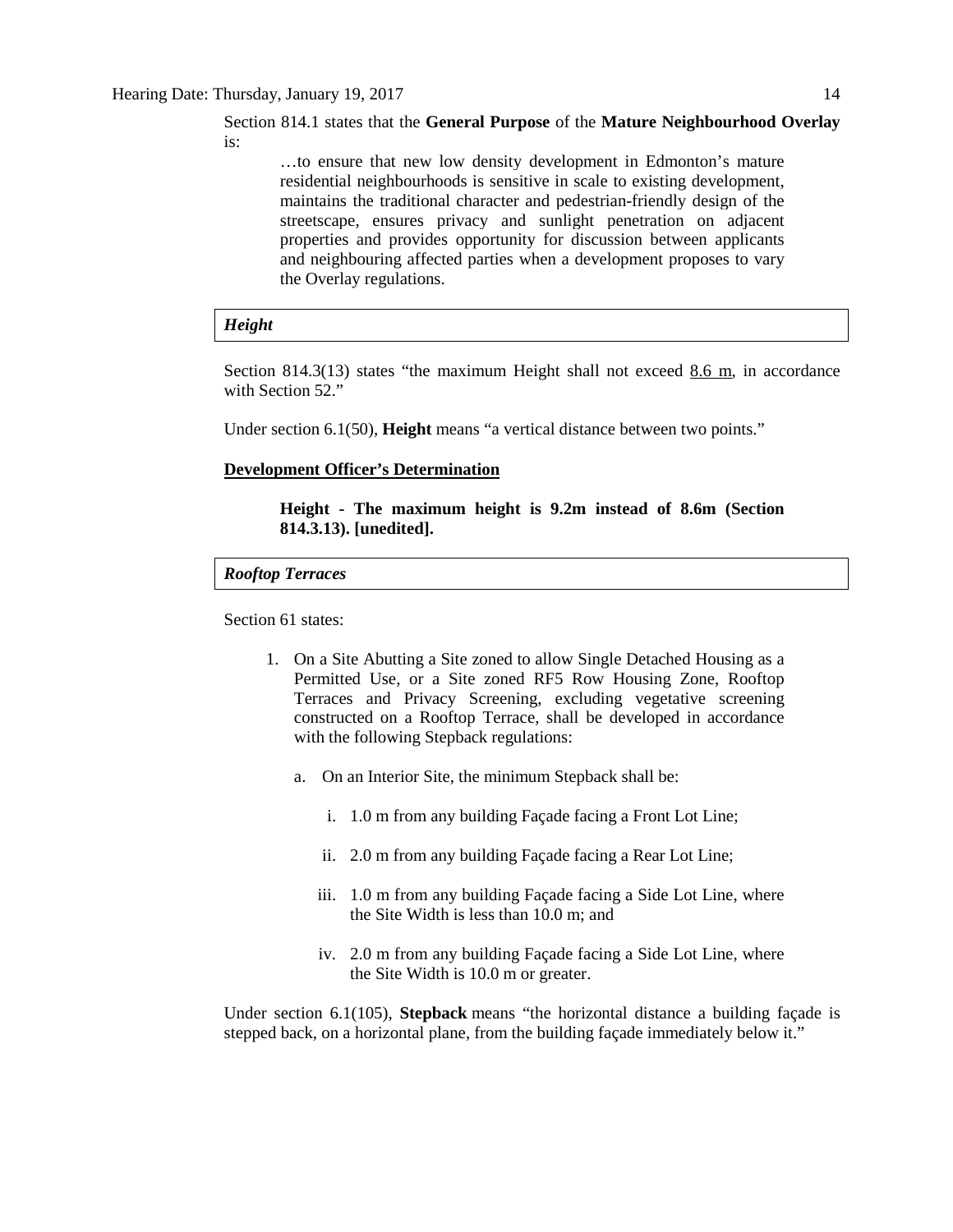Under section 6.1(91), **Rooftop Terrace** means:

a raised surface on which people can stand, that is located on top of a roof or partially recessed within the roof structure of a building, does not project beyond any Façade of the Storey below, is surrounded by guardrails, parapet walls or similar feature, and is intended for use as an Amenity Area.

#### **Development Officer's Determination**

**Rooftop Terrace - Stepbacks are not provided from the building facades facing the rear lot line and front lot line. 0.46m stepbacks are provided from the building facades facing the left and right side lot lines (Section 61.1.a).** [unedited].

#### *Projection into Setbacks*

Section 814.3(2) states "where the Site Width is less than  $18.3$  m, the Side Setback requirements of the underlying Residential Zone shall apply."

Section 110.4(10)(a) states "Side Setbacks shall total at least 20% of the Site Width, with a minimum Side Setback of 1.2 m on each side."

Section 44 states:

The following features may project into a required Setback or Separation Space as provided for below:

- 1. a) verandas, porches, eaves, shade projections, unenclosed steps, chimneys, belt courses, sills, together with any other architectural features which are of a similar character, provided such projections do not exceed  $0.6$  m in the case of Setbacks or Separation Spaces of [1.2 m](javascript:void(0);) or greater. Where unenclosed steps extend into Side Setbacks which are not used for vehicular access, such steps shall not exceed a Height of [1.0 m](javascript:void(0);) above Grade; and
	- b) …
- 2. a) windows, or cantilevered projections without windows, provided that such projections do not exceed [0.6 m](javascript:void(0);) in the case of Setbacks or Separation Spaces. In all cases, a minimum distance of [0.6 m](javascript:void(0);) from the property line to the outside wall of such projection and all other portions of a Dwelling, including eaves, shall be maintained; and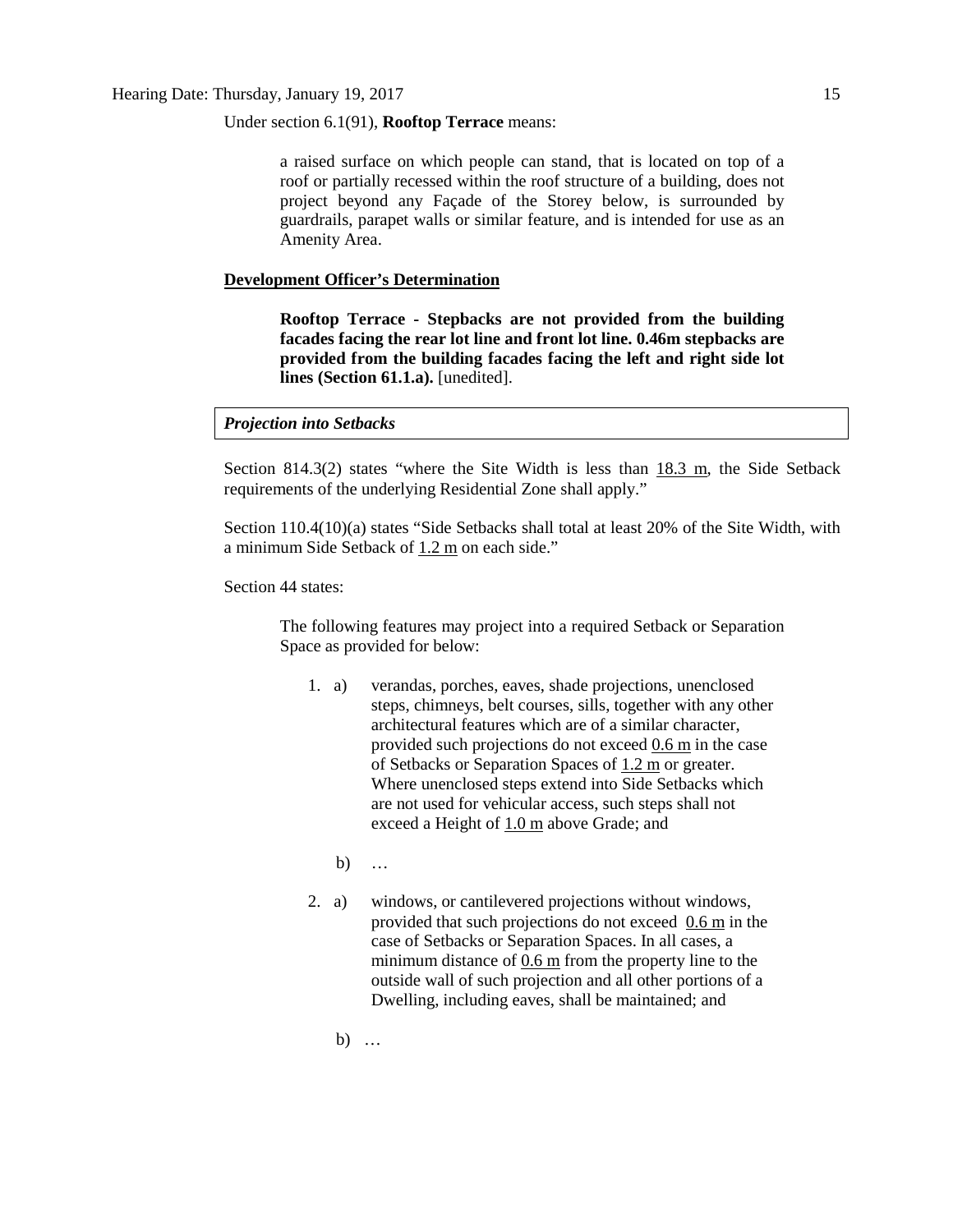Under section 6.1(97), **Side Setback** means:

the distance that a development or a specified portion of it, must be set back from a Side Lot Line. A Side Setback is not a Side Yard, Amenity Space or Separation Space.



#### **Development Officer's Determination**

#### **NOTE:**

**- The proposed right side cantilevered projection (0.61m x 2.13m) encroaches onto the City Right-of-Way. Prior to the release of drawings for Building Permit review, the owner/applicant must enter into an Encroachment Agreement with the City. Please contact 780-496-8487 for information on the agreement.** [unedited].

#### *Community Consultation*

Section 814.3(24) states:

When a Development Permit application is made and the Development Officer determines that the proposed development does not comply with the regulations contained in this Overlay:

- a. the applicant shall contact the affected parties, being each assessed owner of land wholly or partly located within a distance of  $60.0 \text{ m}$  $60.0 \text{ m}$  of the Site of the proposed development and the President of each affected Community League;
- b. the applicant shall outline, to the affected parties, any requested variances to the Overlay and solicit their comments on the application;
- c. the applicant shall document any opinions or concerns, expressed by the affected parties, and what modifications were made to address their concerns; and
- d. the applicant shall submit this documentation to the Development Officer no sooner than twenty-one calendar days after giving the information to all affected parties.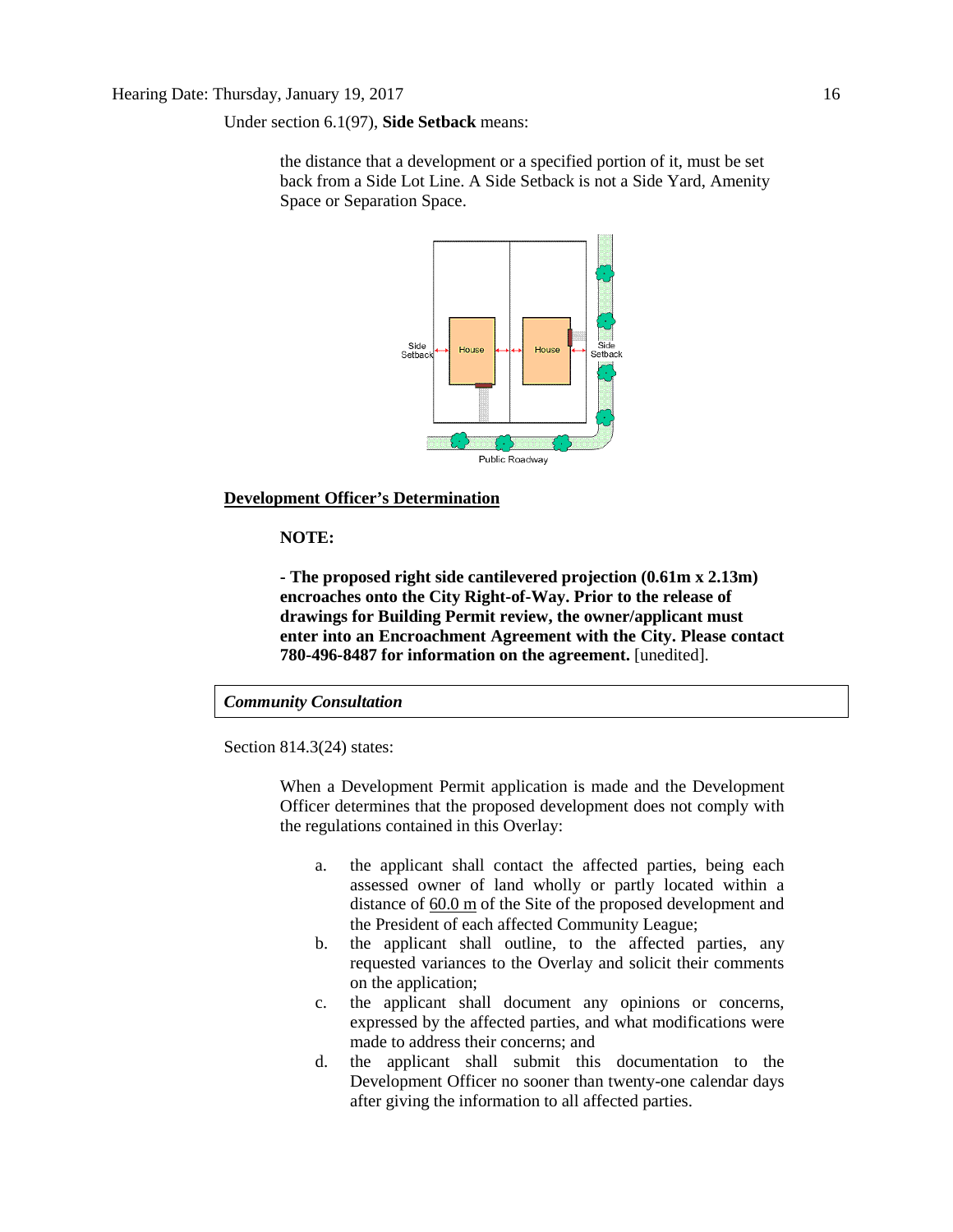### Notice to Applicant/Appellant

Provincial legislation requires that the Subdivision and Development Appeal Board issue its official decision in writing within fifteen days of the conclusion of the hearing. Bylaw No. 11136 requires that a verbal announcement of the Board's decision shall be made at the conclusion of the hearing of an appeal, but the verbal decision is not final nor binding on the Board until the decision has been given in writing in accordance with the *Municipal Government Act*.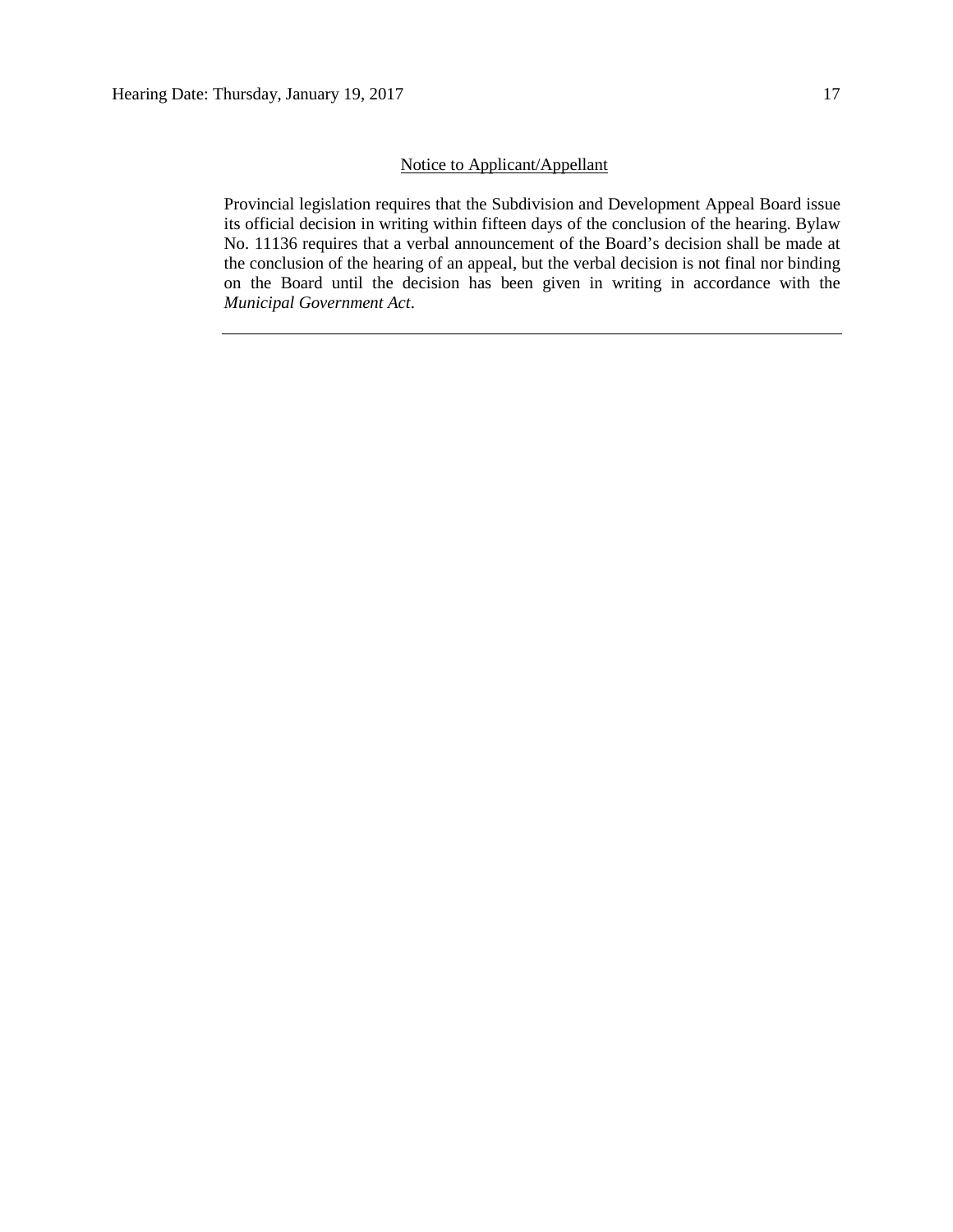| <b>mönton</b><br><b>Application for</b>                                                                                                                                                                                                                                                                                                                                                                               | Project Number: 230290122-001<br><b>Application Date:</b><br>SEP 09, 2016<br>Printed:<br>December 22, 2016 at 11:01 AM<br>1 of 2<br>Page:                                                                                                                    |
|-----------------------------------------------------------------------------------------------------------------------------------------------------------------------------------------------------------------------------------------------------------------------------------------------------------------------------------------------------------------------------------------------------------------------|--------------------------------------------------------------------------------------------------------------------------------------------------------------------------------------------------------------------------------------------------------------|
|                                                                                                                                                                                                                                                                                                                                                                                                                       | <b>House Development and Building Permit</b>                                                                                                                                                                                                                 |
| This document is a record of a Development Permit and/or Building Permit application, and a record of the decision for the undertaking<br>described below, subject to the limitations and conditions of this permit, of the Edmonton Zoning Bylaw 12800 as amended, Safety Codes<br>Act RSA 2000, Safety Codes Act Permit Regulation, Alberta Building Code 2006 and City of Edmonton Bylaw 15894 Safety Codes Permit |                                                                                                                                                                                                                                                              |
| Applicant                                                                                                                                                                                                                                                                                                                                                                                                             | Property Address(es) and Legal Description(s)<br>14231 - 91 AVENUE NW<br>Plan 1624261 Blk 1 Lot 32A                                                                                                                                                          |
|                                                                                                                                                                                                                                                                                                                                                                                                                       |                                                                                                                                                                                                                                                              |
|                                                                                                                                                                                                                                                                                                                                                                                                                       | Location(s) of Work                                                                                                                                                                                                                                          |
|                                                                                                                                                                                                                                                                                                                                                                                                                       | Entryway: 14231 - 91 AVENUE NW                                                                                                                                                                                                                               |
|                                                                                                                                                                                                                                                                                                                                                                                                                       | Building: 14231 - 91 AVENUE NW                                                                                                                                                                                                                               |
| <b>Scope of Application</b><br>To construct a Single Detached House with a front veranda, a fireplace, Rooftop Terraces, and a rear uncovered deck (3.05m x<br>$6.10m$ ). $*$ Lot 32A                                                                                                                                                                                                                                 |                                                                                                                                                                                                                                                              |
| <b>Permit Details</b>                                                                                                                                                                                                                                                                                                                                                                                                 |                                                                                                                                                                                                                                                              |
|                                                                                                                                                                                                                                                                                                                                                                                                                       |                                                                                                                                                                                                                                                              |
| Affected Floor Area (sq. ft.): 2177                                                                                                                                                                                                                                                                                                                                                                                   | Building Height to Midpoint (m): 9.19                                                                                                                                                                                                                        |
| <b>Class of Permit:</b>                                                                                                                                                                                                                                                                                                                                                                                               | Dwelling Type: Single Detached House                                                                                                                                                                                                                         |
| Front Yard $(m)$ : 6.18<br>Rear Yard (m): 13.6                                                                                                                                                                                                                                                                                                                                                                        | Home Design Type:<br>Secondary Suite Included ?: N                                                                                                                                                                                                           |
| Side Yard, left (m): 1.25                                                                                                                                                                                                                                                                                                                                                                                             | Side Yard, right (m): 6.33                                                                                                                                                                                                                                   |
| Site Area (sq. m.): 458.97                                                                                                                                                                                                                                                                                                                                                                                            | Site Depth (m): 33.52                                                                                                                                                                                                                                        |
| Site Width (m): 13.71                                                                                                                                                                                                                                                                                                                                                                                                 | Stat. Plan Overlay/Annex Area: Mature Neighbourhood Overlay                                                                                                                                                                                                  |
| I/We certify that the above noted details are correct.                                                                                                                                                                                                                                                                                                                                                                |                                                                                                                                                                                                                                                              |
| Applicant signature:                                                                                                                                                                                                                                                                                                                                                                                                  |                                                                                                                                                                                                                                                              |
| <b>Development Application Decision</b><br>Refused                                                                                                                                                                                                                                                                                                                                                                    |                                                                                                                                                                                                                                                              |
| <b>Reason for Refusal</b><br>Height - The maximum height is 9.2m instead of 8.6m (Section 814.3.13).                                                                                                                                                                                                                                                                                                                  |                                                                                                                                                                                                                                                              |
| are provided from the building facades facing the left and right side lot lines (Section 61.1.a).                                                                                                                                                                                                                                                                                                                     | Rooftop Terrace - Stepbacks are not provided from the building facades facing the rear lot line and front lot line. 0.46m stepbacks                                                                                                                          |
| NOTE:                                                                                                                                                                                                                                                                                                                                                                                                                 |                                                                                                                                                                                                                                                              |
| contact 780-496-8487 for information on the agreement.                                                                                                                                                                                                                                                                                                                                                                | - The proposed right side cantilevered projection (0.61m x 2.13m) encroaches onto the City Right-of-Way. Prior to the release of<br>drawings for Building Permit review, the owner/applicant must enter into an Encroachment Agreement with the City. Please |
| <b>Rights of Appeal</b><br>Chapter 24, Section 683 through 689 of the Municipal Government Amendment Act.                                                                                                                                                                                                                                                                                                             | The Applicant has the right of appeal within 14 days of receiving notice of the Development Application Decision, as outlined in                                                                                                                             |
| Issue Date: Dec 22, 2016<br>Development Authority: YEUNG, KENNETH                                                                                                                                                                                                                                                                                                                                                     |                                                                                                                                                                                                                                                              |
| THIS IS NOT A PERMIT                                                                                                                                                                                                                                                                                                                                                                                                  |                                                                                                                                                                                                                                                              |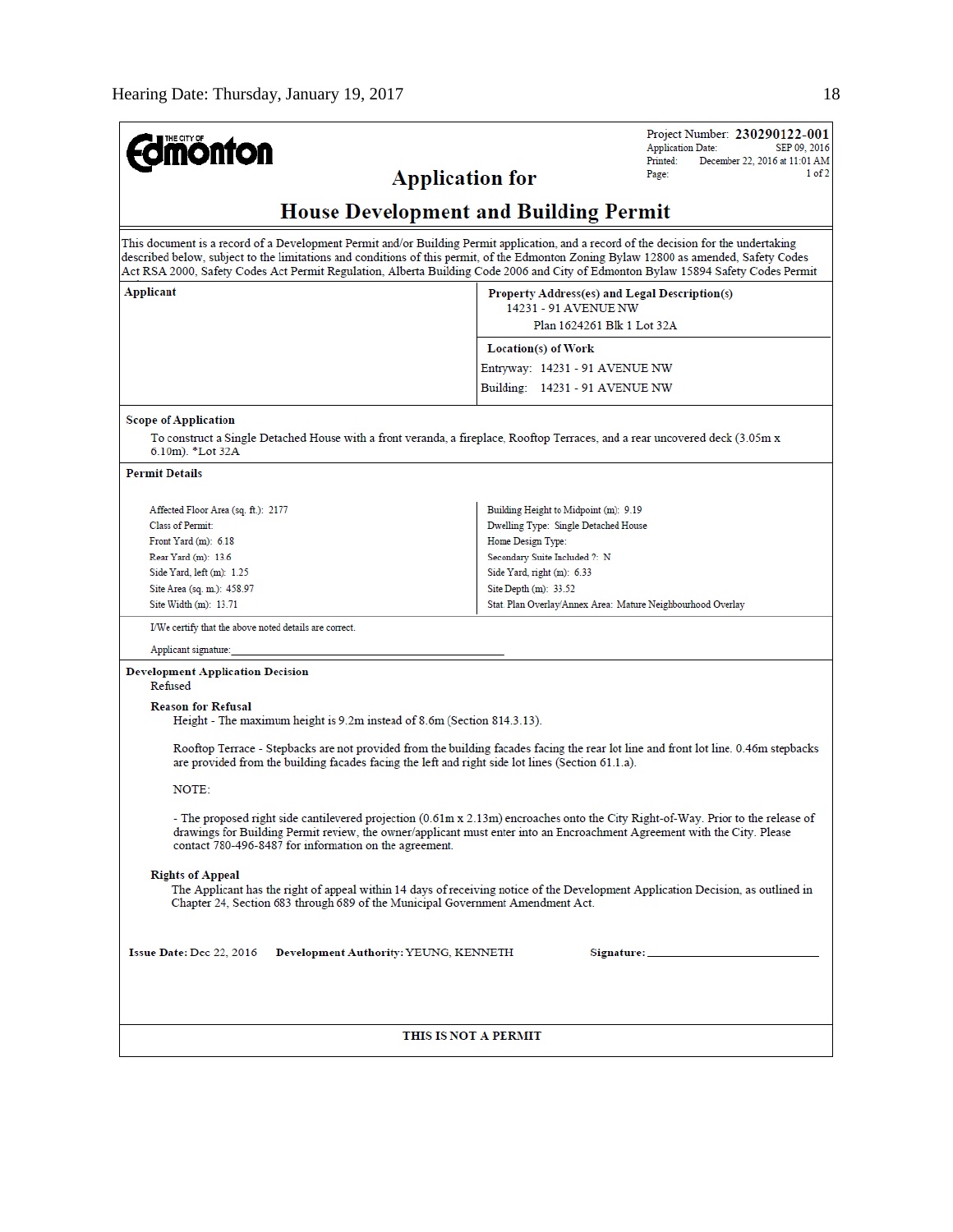| <b>Imónton</b>                          |                                              |                        |          | <b>Application Date:</b><br>Printed:<br>Page: | Project Number: 230290122-001<br>SEP 09, 2016<br>December 22, 2016 at 11:01 AM<br>$2$ of $2$ |
|-----------------------------------------|----------------------------------------------|------------------------|----------|-----------------------------------------------|----------------------------------------------------------------------------------------------|
|                                         |                                              | <b>Application for</b> |          |                                               |                                                                                              |
|                                         | <b>House Development and Building Permit</b> |                        |          |                                               |                                                                                              |
| Fees                                    |                                              |                        |          |                                               |                                                                                              |
|                                         | <b>Fee Amount</b>                            | <b>Amount Paid</b>     | Receipt# | <b>Date Paid</b>                              |                                                                                              |
| Electrical Fees (House)                 | \$287.00                                     | \$287.00               | 03592021 | Sep 09, 2016                                  |                                                                                              |
| Electrical Fee (Service)                | \$77.00                                      | \$77.00                | 03592021 | Sep 09, 2016                                  |                                                                                              |
| <b>Electrical Safety Codes Fee</b>      | \$15.98                                      | \$15.98                | 03592021 | Sep 09, 2016                                  |                                                                                              |
| Safety Codes Fee                        | \$75.32                                      | \$75.32                | 03592021 | Sep 09, 2016                                  |                                                                                              |
| <b>Building Permit Fee</b>              | \$1,883.00                                   | \$1,883.00             | 03592021 | Sep 09, 2016                                  |                                                                                              |
| Lot Grading Fee                         | \$135.00                                     | \$135.00               | 03592021 | Sep 09, 2016                                  |                                                                                              |
| Water Usage Fee                         | \$54.45                                      | \$54.45                | 03592021 | Sep 09, 2016                                  |                                                                                              |
| Total GST Amount:<br>Totals for Permit: | \$0.00<br>\$2,527.75                         | \$2,527.75             |          |                                               |                                                                                              |
|                                         |                                              |                        |          |                                               |                                                                                              |
|                                         |                                              |                        |          |                                               |                                                                                              |
|                                         |                                              |                        |          |                                               |                                                                                              |
|                                         |                                              |                        |          |                                               |                                                                                              |
|                                         |                                              |                        |          |                                               |                                                                                              |
|                                         |                                              |                        |          |                                               |                                                                                              |
|                                         |                                              |                        |          |                                               |                                                                                              |
|                                         |                                              |                        |          |                                               |                                                                                              |
|                                         |                                              |                        |          |                                               |                                                                                              |
|                                         |                                              |                        |          |                                               |                                                                                              |
|                                         |                                              |                        |          |                                               |                                                                                              |
|                                         |                                              |                        |          |                                               |                                                                                              |
|                                         |                                              |                        |          |                                               |                                                                                              |
|                                         |                                              |                        |          |                                               |                                                                                              |
|                                         |                                              |                        |          |                                               |                                                                                              |
|                                         |                                              |                        |          |                                               |                                                                                              |
|                                         |                                              |                        |          |                                               |                                                                                              |
|                                         |                                              |                        |          |                                               |                                                                                              |
|                                         |                                              |                        |          |                                               |                                                                                              |
|                                         |                                              |                        |          |                                               |                                                                                              |
|                                         |                                              |                        |          |                                               |                                                                                              |
|                                         |                                              |                        |          |                                               |                                                                                              |
|                                         |                                              |                        |          |                                               |                                                                                              |
|                                         |                                              |                        |          |                                               |                                                                                              |
|                                         |                                              |                        |          |                                               |                                                                                              |
|                                         |                                              |                        |          |                                               |                                                                                              |
|                                         |                                              |                        |          |                                               |                                                                                              |
|                                         |                                              |                        |          |                                               |                                                                                              |
|                                         |                                              |                        |          |                                               |                                                                                              |
|                                         |                                              | THIS IS NOT A PERMIT   |          |                                               |                                                                                              |
|                                         |                                              |                        |          |                                               |                                                                                              |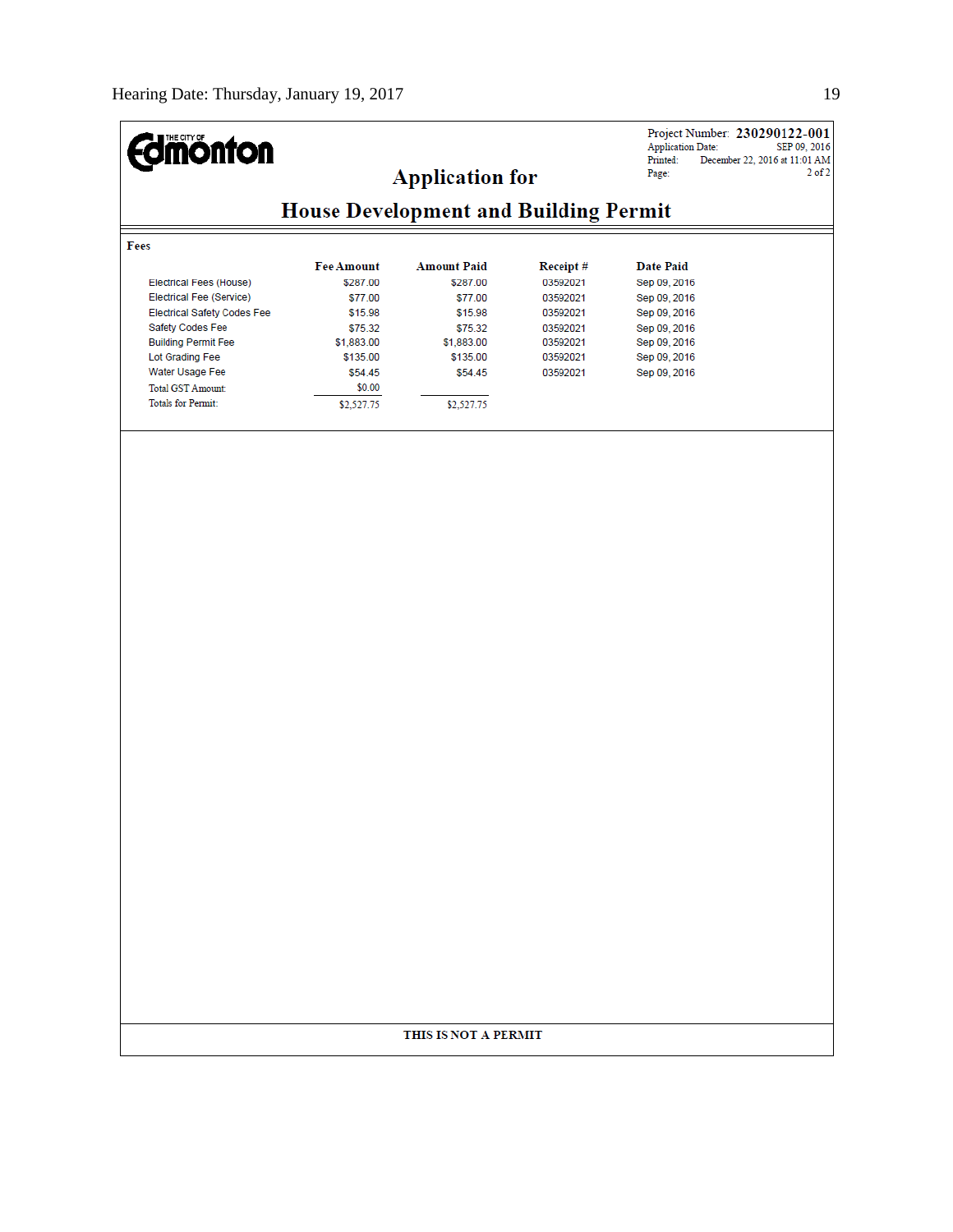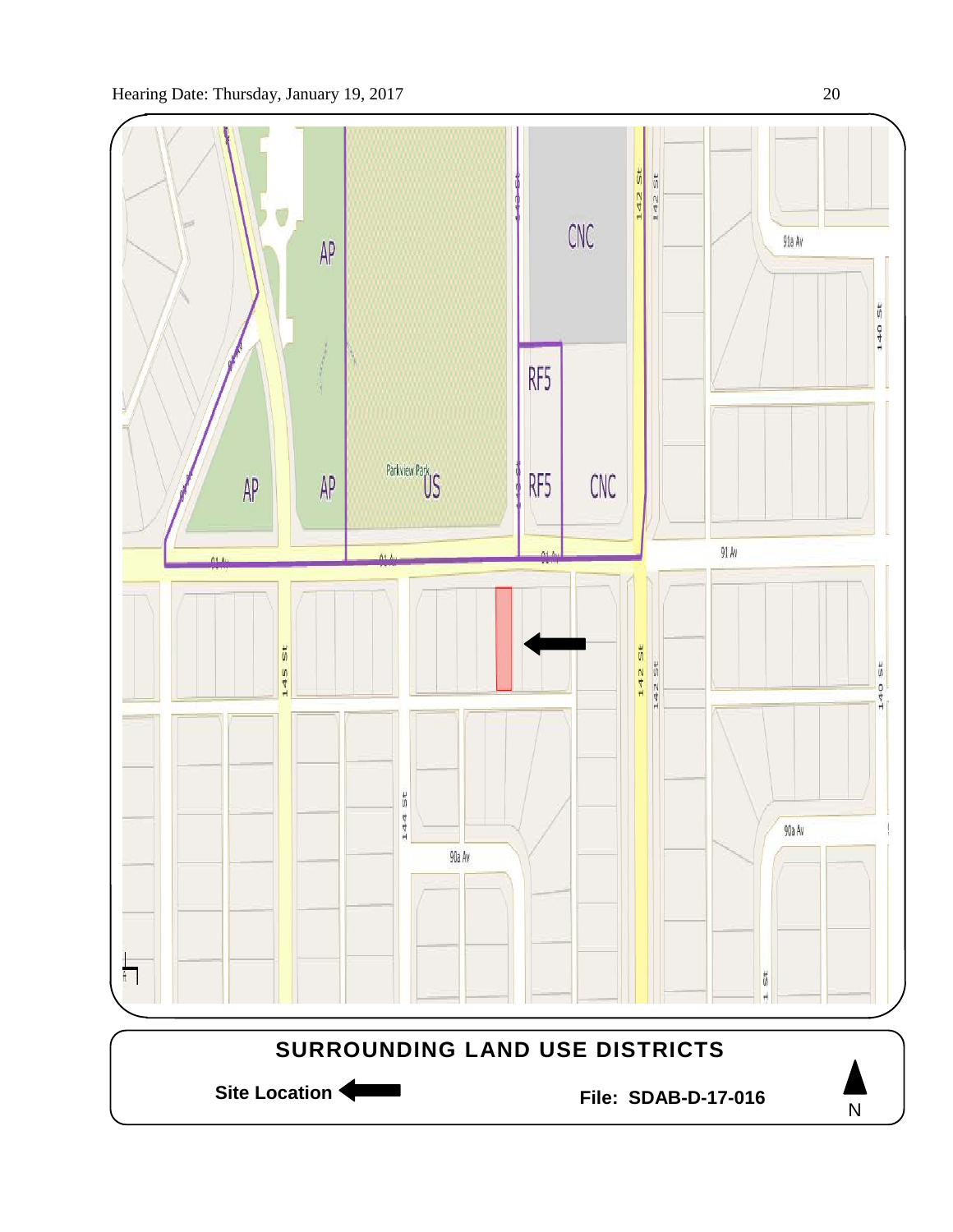# **TO BE RAISED**

#### **ITEM III: 1:00 P.M. FILE: SDAB-D-16-316**

#### AN APPEAL FROM THE DECISION OF THE DEVELOPMENT OFFICER

APPELLANT:

APPLICATION NO.: 220587701-001

APPLICATION TO: Construct an addition and exterior alterations to an existing Religious Assembly (250-seat addition to 250-seat building and parking lot expansion) (Ethiopian Church)

| <b>DECISION OF THE</b><br>DEVELOPMENT AUTHORITY:     | Refused                                            |
|------------------------------------------------------|----------------------------------------------------|
| <b>DECISION DATE:</b>                                | November $8, 2016$                                 |
| DATE OF APPEAL:                                      | November 21, 2016                                  |
| <b>MUNICIPAL DESCRIPTION</b><br>OF SUBJECT PROPERTY: | 11409 - 124 Street NW                              |
| <b>LEGAL DESCRIPTION:</b>                            | Plan RN46 Blk 22 Lots 17-20                        |
| ZONE:                                                | (CNC) Neighbourhood Convenience<br>Commercial Zone |
| <b>OVERLAY:</b>                                      | N/A                                                |
| <b>STATUTORY PLAN:</b>                               | West Ingle Area Redevelopment Plan                 |
|                                                      |                                                    |

*Grounds for Appeal*

The Appellant provided the following reasons for appealing the decision of the Development Authority:

> The reason for the appeal on the decision to refuse the development permit is to have the corrected information taken into considerations. During the permitting process it was a misunderstanding between my client and I about the number of people they are looking to grow to. Once I had been corrected by my client I had discussed the new numbers with the development officer and the new information was not taken into consideration in the end. Currently the church is operating with between 75-130 people attending church weekly, and they are currently out of space and do not have room for everyone to sit in the main assembly.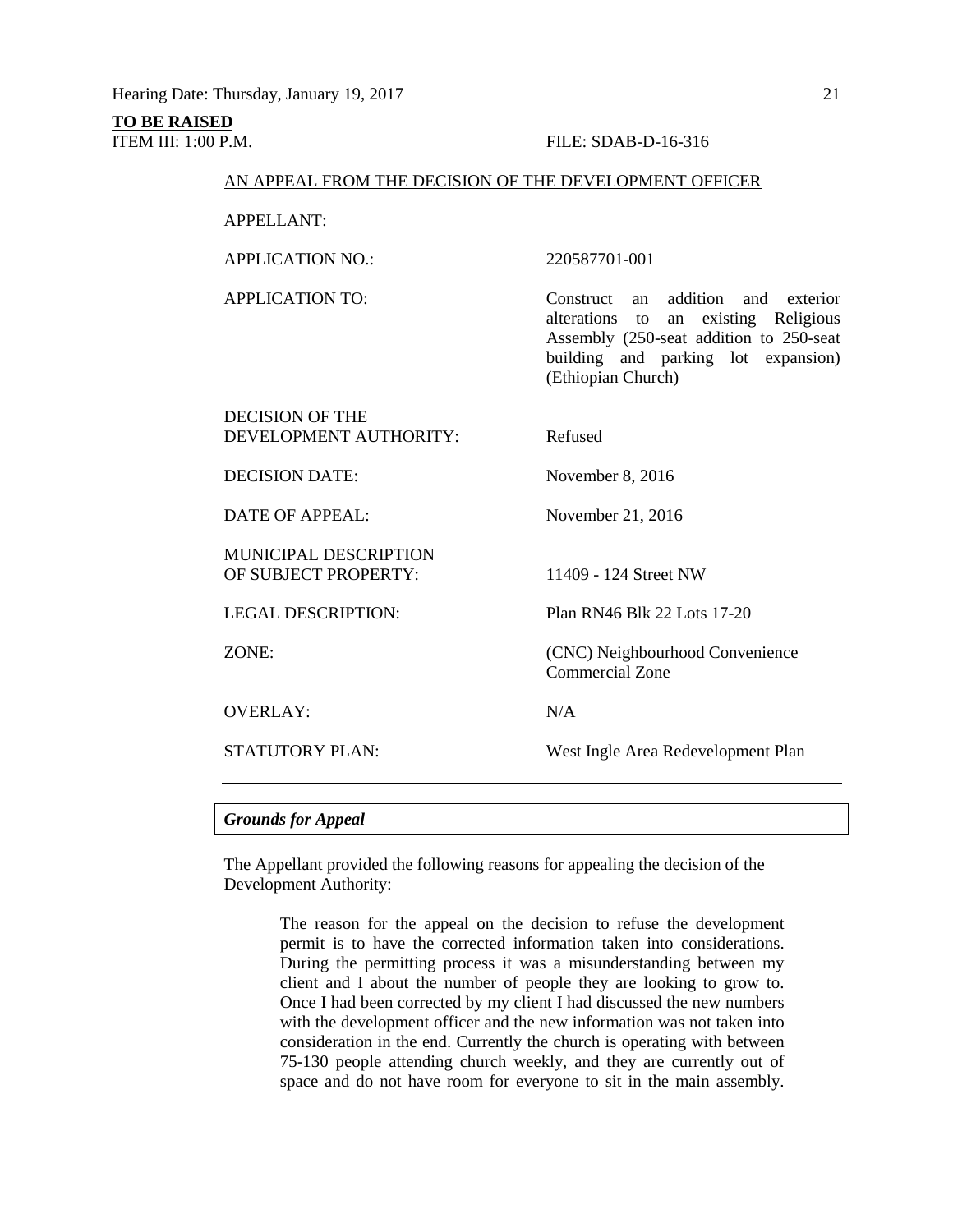With the additional space it will also allow for growth with growing families within the parish.

#### *General Matters*

#### **Appeal Information:**

The Subdivision and Development Appeal Board, at a hearing on December 7, 2016, made and passed the following motion with the consent of all parties:

"That the hearing for SDAB-D-16-316 be TABLED to a date to be determined in January, 2017 at the written request of the Appellant."

The *Municipal Government Act*, RSA 2000, c M-26 states the following:

#### **Grounds for Appeal**

**685(1)** If a development authority

- (a) fails or refuses to issue a development permit to a person,
- (b) issues a development permit subject to conditions, or
- (c) issues an order under section 645,

the person applying for the permit or affected by the order under section 645 may appeal to the subdivision and development appeal board.

#### **Appeals**

- **686(1)** A development appeal to a subdivision and development appeal board is commenced by filing a notice of the appeal, containing reasons, with the board within 14 days,
	- (a) in the case of an appeal made by a person referred to in section 685(1), after
		- (i) the date on which the person is notified of the order or decision or the issuance of the development permit, or

#### **Hearing and Decision**

…

**687(3)** In determining an appeal, the subdivision and development appeal board

…

…

(a.1) must comply with the land use policies and statutory plans and, subject to clause (d), the land use bylaw in effect;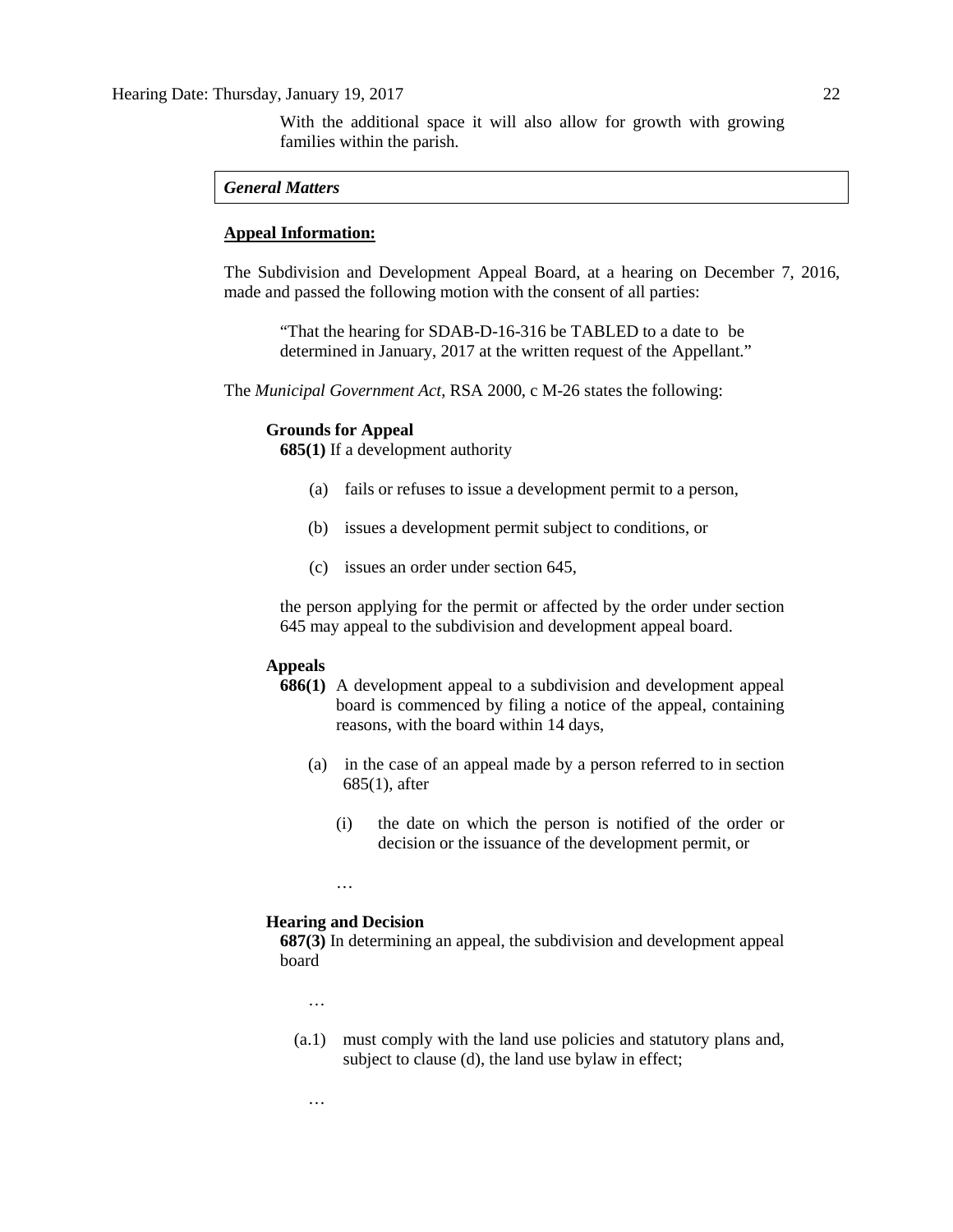- (c) may confirm, revoke or vary the order, decision or development permit or any condition attached to any of them or make or substitute an order, decision or permit of its own;
- (d) may make an order or decision or issue or confirm the issue of a development permit even though the proposed development does not comply with the land use bylaw if, in its opinion,
	- (i) the proposed development would not
		- (A) unduly interfere with the amenities of the neighbourhood, or
		- (B) materially interfere with or affect the use, enjoyment or value of neighbouring parcels of land,

and

(ii) the proposed development conforms with the use prescribed for that land or building in the land use bylaw.

#### **General Provisions from the** *Edmonton Zoning Bylaw:*

Under section 310.3(18), a **Religious Assembly** is a **Discretionary Use** in the (CNC) Neighbourhood Convenience Commercial Zone.

Under section 7.8(14), **Religious Assembly** means:

development used for worship and related religious, philanthropic or social activities and includes Accessory rectories, manses, meeting rooms, food preparation and service facilities, classrooms, dormitories and other buildings. Typical Uses include churches, chapels, mosques, temples, synagogues, parish halls, convents and monasteries. This Use Class does not include Private Education Services, Public Education Services, and Commercial Schools, even as Accessory Uses.

Section 310.1 states that the **General Purpose** of the **(CNC) Neighbourhood Convenience Commercial Zone** is:

…to provide for convenience commercial and personal service uses, which are intended to serve the day-to-day needs of residents within residential neighbourhoods.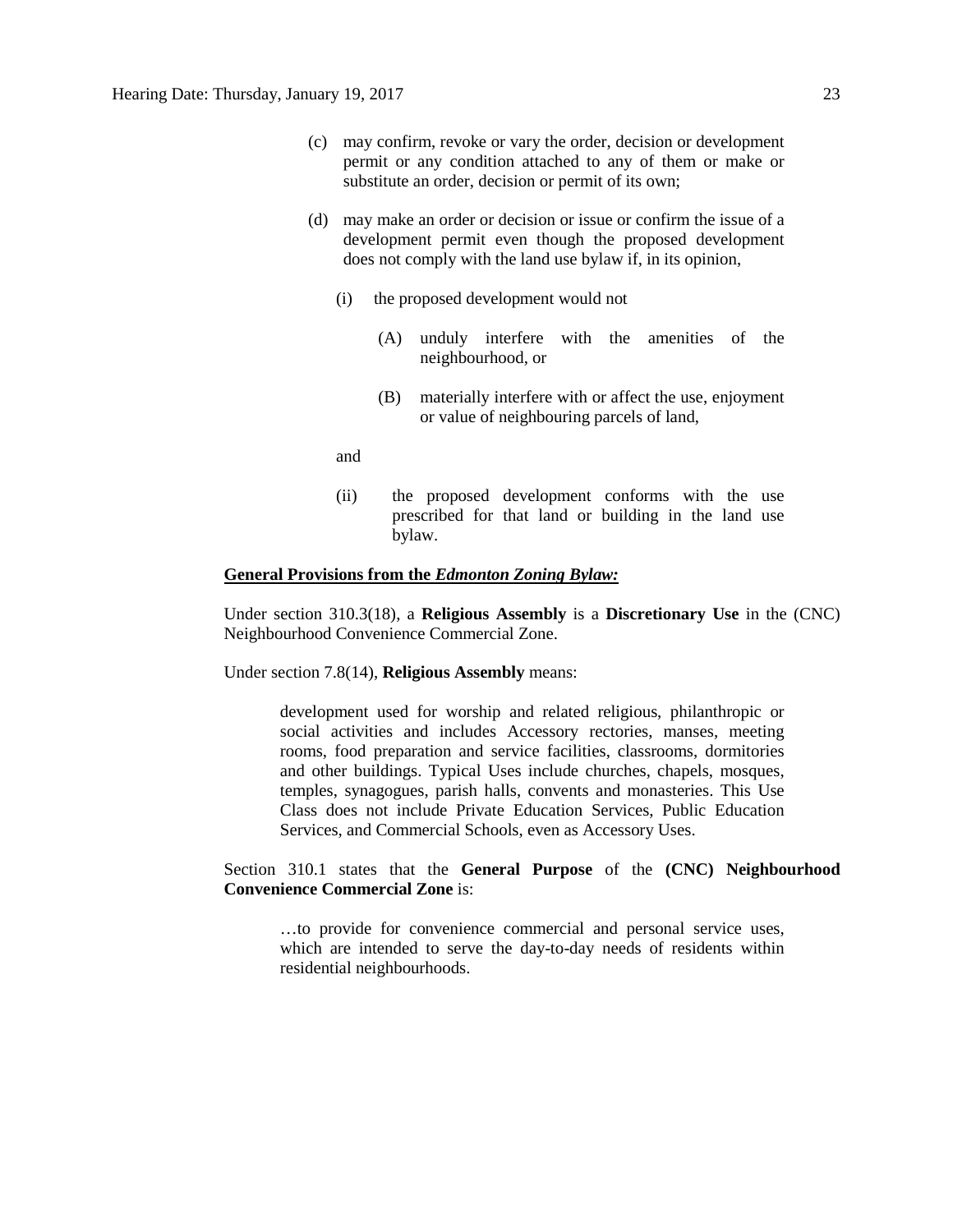#### **Development Officer's Determination**

**5) The proposed development is listed as a Discretionary use within the CNC Zone. It is the Development Officer's opinion that the proposed intensification of the existing use, based on the above considerations, is not appropriate for the site, and is likely to create an undue and negative impact on surrounding properties and development.** [unedited].

*(CNC) Neighbourhood Convenience Commercial Zone Regulations*

Section 310.4(7) states:

No parking, loading, storage, trash collection, outdoor service or display area shall be permitted within a Setback. Loading, storage and trash collection areas shall be located to the rear or sides of the principal building and shall be screened from view from any adjacent Sites, public roadways or a LRT line in accordance with the provisions of Section 55.5 of this Bylaw. If the rear or sides of a Site are used for parking, an outdoor service display area or both, and abut a Residential Zone or a Lane serving a Residential Zone, such areas shall be screened in accordance with the provisions of subsection 55.4 of this Bylaw.

Under section 6.1(92), **Setback** means "the distance that a development or a specified portion of it, must be set back from a property line. A Setback is not a Yard, Amenity Space, or Separation Space."

#### **Development Officer's Determination**

**1) No parking, loading, storage, trash collection, outdoor service or display area shall be permitted within a Setback (Section 310.4(7)):**

**Minimum required setback (124 Street): 4.5m Proposed setback: 3.23m Deficiency: 1.27m** [unedited].

*Vehicular Parking Requirement*

Section 54.2, Schedule 1(A)(45) states a "Religious Assembly requires a minimum of 1 parking space per 4 seats."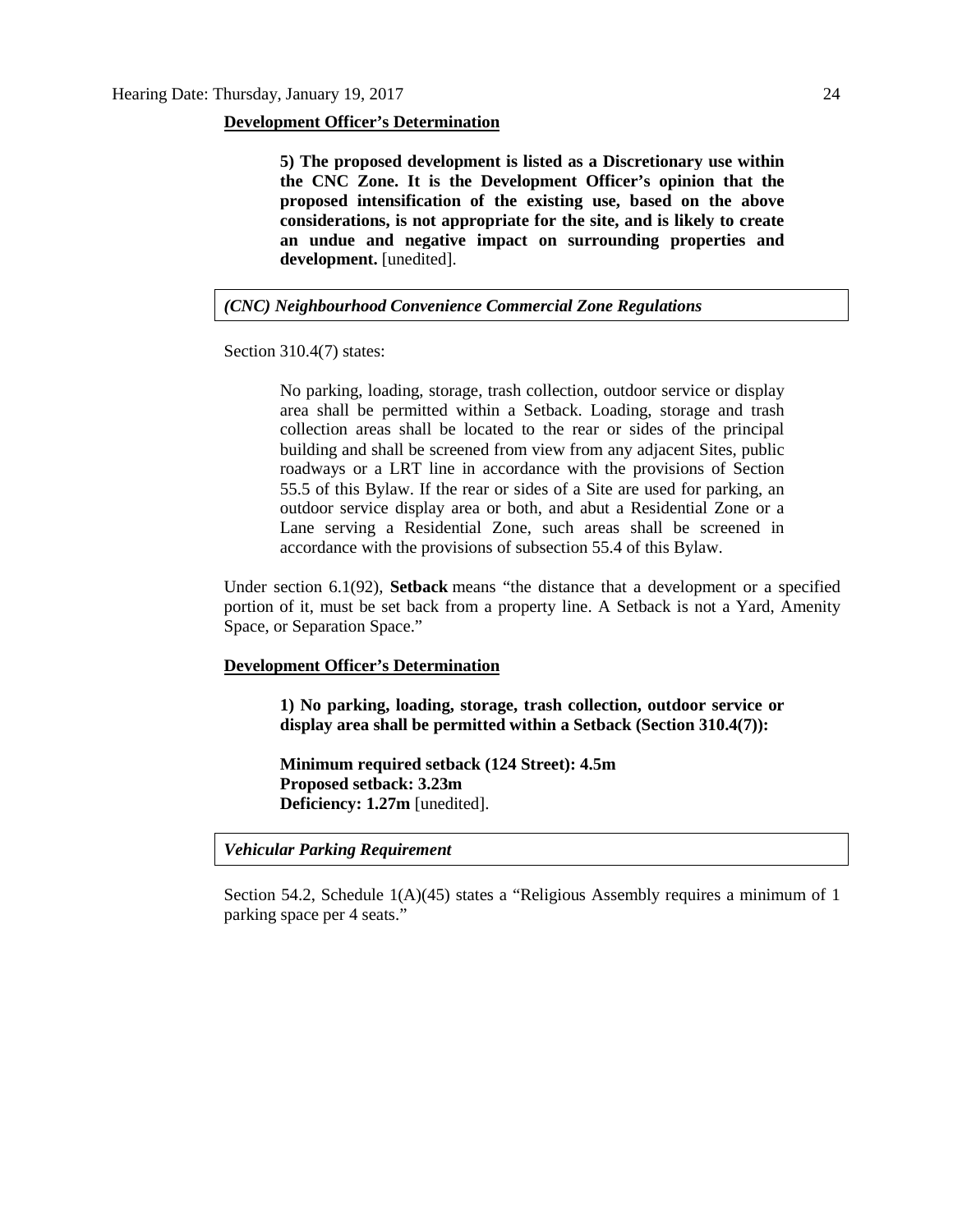#### **Development Officer's Determination**

**2) Vehicular parking shall be provided in accordance with Section 54.2, Schedule 1 of the Zoning Bylaw:**

**Required parking: 125 spaces Proposed parking: 36 spaces**

**Further, based on the Transportation Planning & Engineering (Sustainable Development) memorandum dated 18 October 2016, there are significant concerns regarding the potential impact of additional parking demands on nearby residential properties.** 

**The proposed development includes the doubling of the existing development's capacity while increasing the available parking by approximately 70%.** [unedited].

*Off-street Vehicular Loading Facilities*

Section 54.4, Schedule 3(2) states:

| Use of Building or Site     | Total Floor Area of      | Minimum                  |
|-----------------------------|--------------------------|--------------------------|
|                             | <b>Building</b>          | <b>Number</b><br>οf      |
|                             |                          | loading<br><b>Spaces</b> |
|                             |                          | Required                 |
| development<br>Any          | Up to $2800 \text{ m}^2$ | 1                        |
| within the Residential-     |                          |                          |
| Related, Basic Services     | Each                     | 1                        |
| Community,<br><sub>or</sub> | additional 2 800 $m2$ or | additional               |
| Educational,                | fraction thereof         |                          |
| Recreational<br>and         |                          |                          |
| Cultural Service Use        |                          |                          |
| Classes<br>and              |                          |                          |
| Professional, Financial     |                          |                          |
| Office Support<br>and       |                          |                          |
| Services, excluding         |                          |                          |
| <b>Limited Group Homes</b>  |                          |                          |

Under section 6.1(35), **Floor Area** means:

the total Floor Area of the building or structure, contained within the outside surface of the exterior and Basement walls, provided that in the case of a wall containing windows, the glazing line of windows may be used.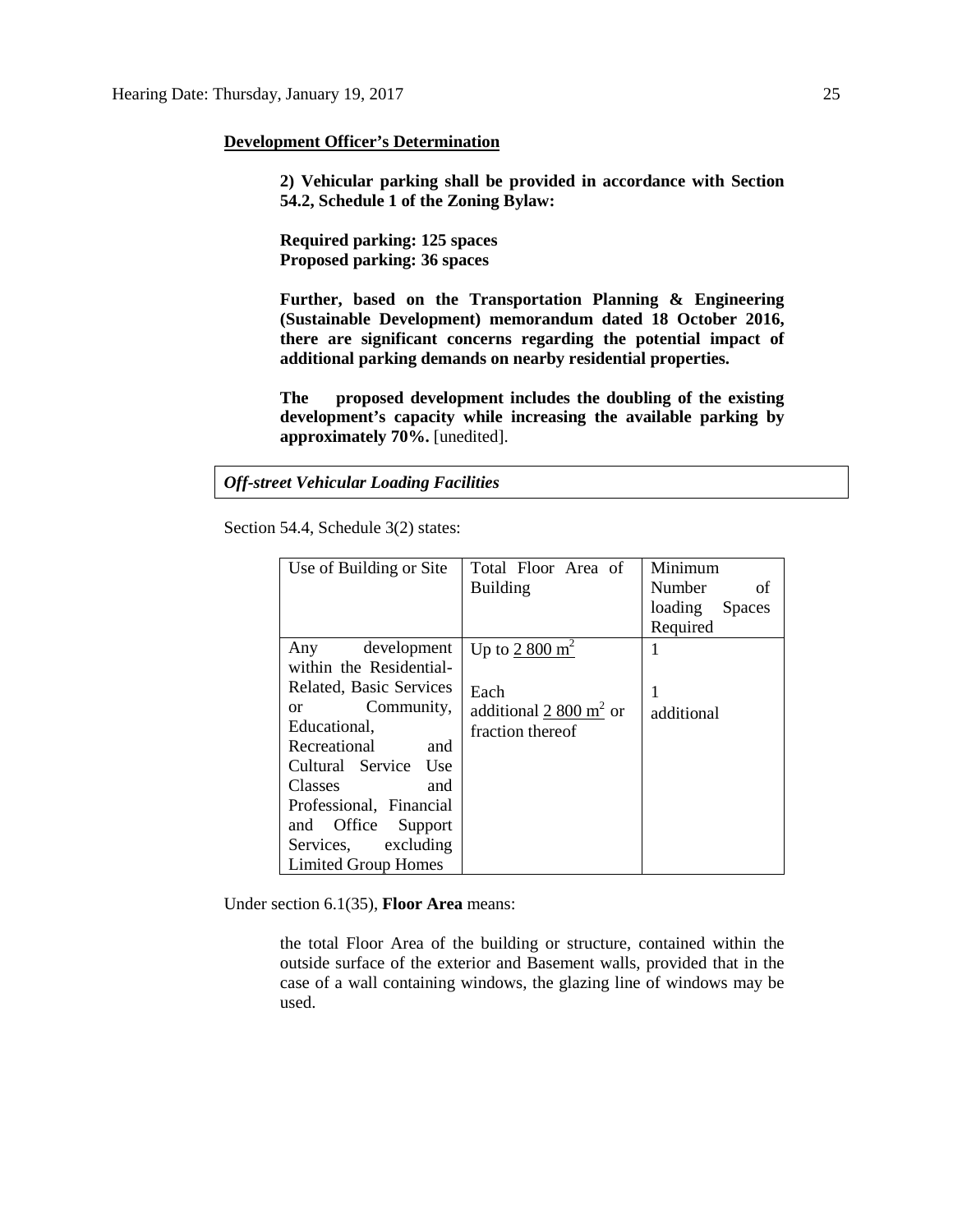#### **Development Officer's Determination**

**3) Loading spaces shall be provided in accordance with Section 54.4, Schedule 3 of the Zoning Bylaw:**

**Required loading spaces: 1 Proposed loading spaces: 0** [unedited].

#### *Religious Assembly Regulations*

Section 71.3 states:

where a [Religious Assembly](javascript:void(0);) is to be developed on a Site that is within 60.0 m of a Site zoned to allow a Single Detached Dwelling as a Permitted Use, the following regulations shall apply:

…

- f. vehicular access to on-site parking and loading spaces shall be provided from an abutting arterial or collector roadway, except that the Development Officer may allow access from a public roadway including a Lane in accordance with the following guidelines:
	- i. access may be allowed from a local roadway that does not abut another Site zoned to allow a Single Detached Dwelling as a Permitted Use, provided such access shall not interfere with access to other Sites abutting the roadway and shall not direct excess traffic onto a local roadway;
	- ii. access may be allowed from a Lane that does not abut another Site zoned to allow a Single Detached Dwelling as a Permitted Use, provided such access shall not interfere with access to other abutting Sites and shall not direct excess traffic onto a local residential roadway; and
	- iii. access to a maximum of five parking spaces may be allowed from a Lane that abuts a Site zoned to allow a Single Detached Dwelling as a Permitted Use.

#### **Development Officer's Determination**

**4) Vehicular access to on-site parking and loading spaces shall be provided from an abutting arterial or collector roadway (Section 71.3(f)):**

**The proposed access will be placed at the abutting lane, which abuts RF3-zoned properties.** [unedited]. \_\_\_\_\_\_\_\_\_\_\_\_\_\_\_\_\_\_\_\_\_\_\_\_\_\_\_\_\_\_\_\_\_\_\_\_\_\_\_\_\_\_\_\_\_\_\_\_\_\_\_\_\_\_\_\_\_\_\_\_\_\_\_\_\_\_\_\_\_\_\_\_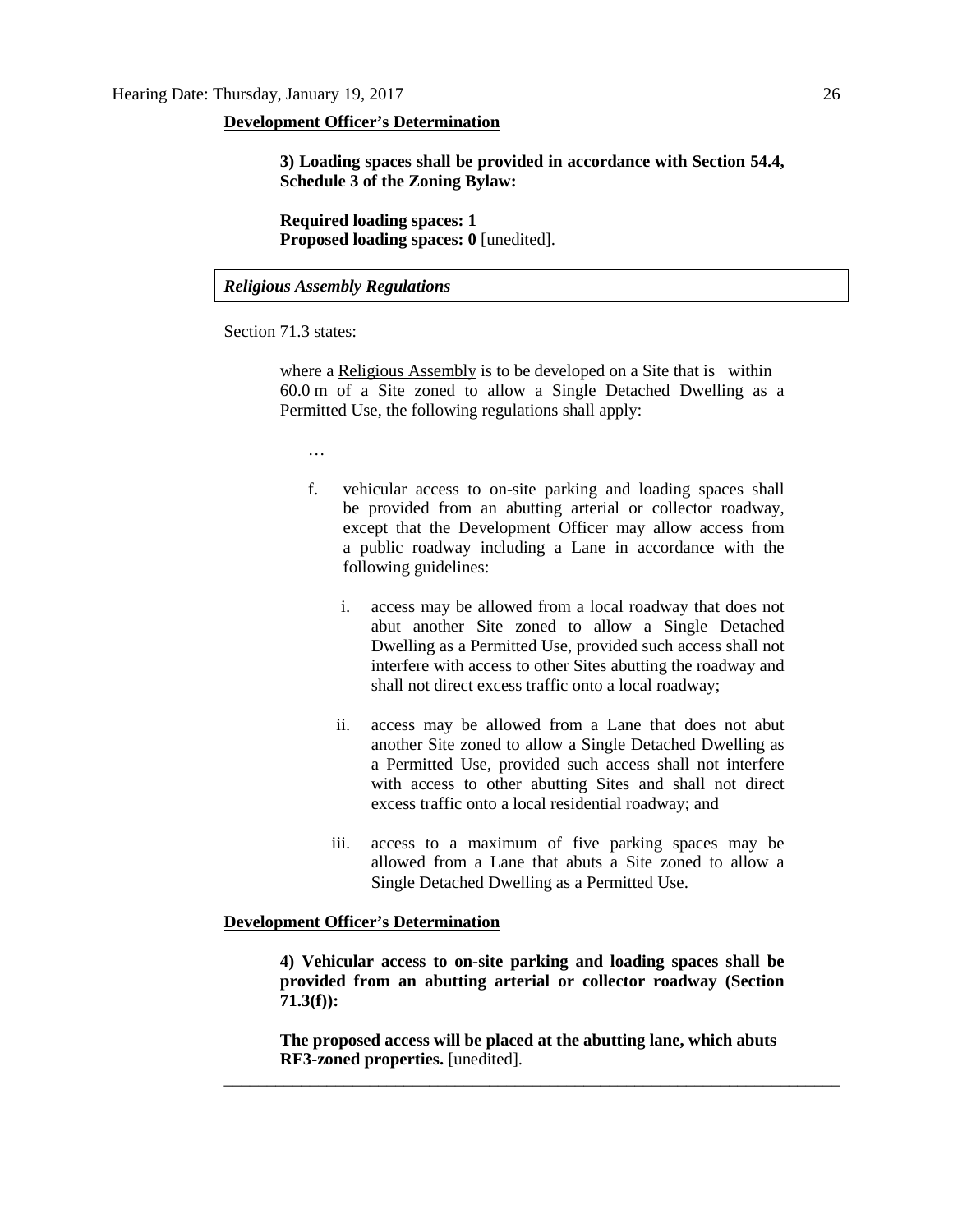#### Notice to Applicant/Appellant

Provincial legislation requires that the Subdivision and Development Appeal Board issue its official decision in writing within fifteen days of the conclusion of the hearing. Bylaw No. 11136 requires that a verbal announcement of the Board's decision shall be made at the conclusion of the hearing of an appeal, but the verbal decision is not final nor binding on the Board until the decision has been given in writing in accordance with the *Municipal Government Act.*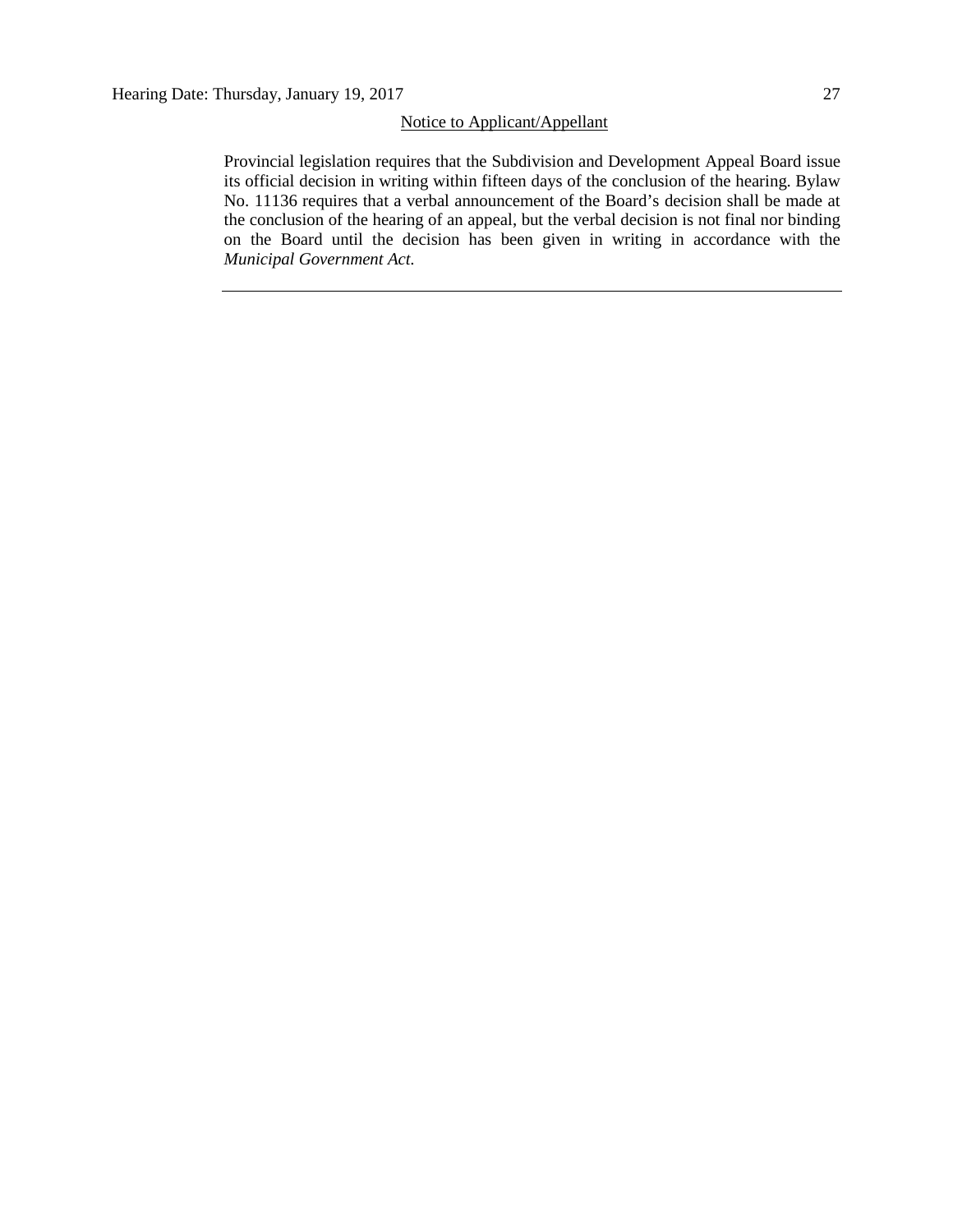| <b>dmönton</b>                                                                                                                                       | Project Number: 220587701-001<br>Application Date:<br>APR 28, 2016<br>Printed:<br>November 21, 2016 at 3:48 PM<br>1 of 2<br>Page:<br><b>Application for</b> |
|------------------------------------------------------------------------------------------------------------------------------------------------------|-------------------------------------------------------------------------------------------------------------------------------------------------------------|
|                                                                                                                                                      | <b>Major Development Permit</b>                                                                                                                             |
| This document is a Development Permit Decision for the development application described below.                                                      |                                                                                                                                                             |
| Applicant                                                                                                                                            | Property Address(es) and Legal Description(s)<br>11409 - 124 STREET NW<br>Plan RN46 Blk 22 Lots 17-20                                                       |
|                                                                                                                                                      | Specific Address(es)<br>11403 - 124 STREET NW<br>Suite:<br>Entryway: 11403 - 124 STREET NW<br>Building:<br>11403 - 124 STREET NW                            |
| <b>Scope of Application</b><br>lot expansion) (Ethiopian Church).                                                                                    | To construct an addition and exterior alterations to an existing Religious Assembly (250-seat addition to 250-seat building and parking                     |
| <b>Permit Details</b><br>Class of Permit: Class B<br>Gross Floor Area (sq.m.): 148.65<br>New Sewer Service Required: Y<br>Site Area (sq. m.): 2691.6 | Contact Person:<br>Lot Grading Needed?: Y<br>NumberOfMainFloorDwellings:<br>Stat. Plan Overlay/Annex Area: (none)                                           |
| I/We certify that the above noted details are correct.                                                                                               |                                                                                                                                                             |
| Applicant signature:                                                                                                                                 |                                                                                                                                                             |
| <b>Development Application Decision</b><br>Refused                                                                                                   |                                                                                                                                                             |
|                                                                                                                                                      |                                                                                                                                                             |
|                                                                                                                                                      |                                                                                                                                                             |
|                                                                                                                                                      |                                                                                                                                                             |
|                                                                                                                                                      |                                                                                                                                                             |
|                                                                                                                                                      | THIS IS NOT A PERMIT                                                                                                                                        |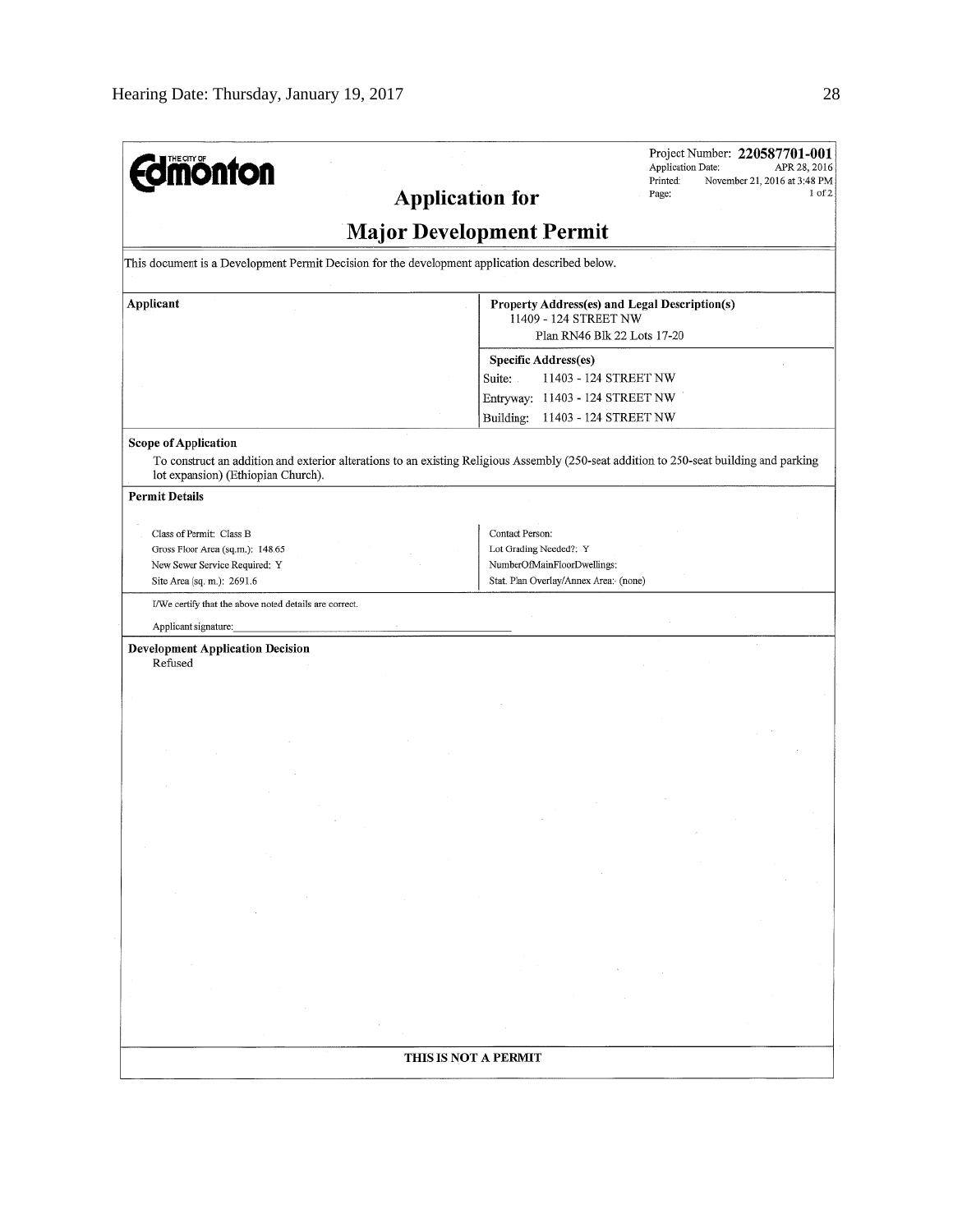| <b>nonton</b>                                                                                                                                                                                                                                                                                                                                                                                                                                                                                                                                                                                                                                                                                             |                                                                        | <b>Application for</b>                                               |                                              | Application Date:<br>Printed:<br>Page:                    | Project Number: 220587701-001<br>APR 28, 2016<br>November 21, 2016 at 3:48 PM<br>$2$ of $2$ |
|-----------------------------------------------------------------------------------------------------------------------------------------------------------------------------------------------------------------------------------------------------------------------------------------------------------------------------------------------------------------------------------------------------------------------------------------------------------------------------------------------------------------------------------------------------------------------------------------------------------------------------------------------------------------------------------------------------------|------------------------------------------------------------------------|----------------------------------------------------------------------|----------------------------------------------|-----------------------------------------------------------|---------------------------------------------------------------------------------------------|
|                                                                                                                                                                                                                                                                                                                                                                                                                                                                                                                                                                                                                                                                                                           |                                                                        | <b>Major Development Permit</b>                                      |                                              |                                                           |                                                                                             |
| <b>Reason for Refusal</b><br>1) No parking, loading, storage, trash collection, outdoor service or display area shall be permitted within a Setback (Section<br>$310.4(7)$ :                                                                                                                                                                                                                                                                                                                                                                                                                                                                                                                              |                                                                        |                                                                      |                                              |                                                           |                                                                                             |
| Minimum required setback (124 Street): 4.5m<br>Proposed setback: 3.23m<br>Deficiency: 1.27m                                                                                                                                                                                                                                                                                                                                                                                                                                                                                                                                                                                                               |                                                                        |                                                                      |                                              |                                                           |                                                                                             |
| 2) Vehicular parking shall be provided in accordance with Section 54.2, Schedule 1 of the Zoning Bylaw:                                                                                                                                                                                                                                                                                                                                                                                                                                                                                                                                                                                                   |                                                                        |                                                                      |                                              |                                                           |                                                                                             |
| Required parking: 125 spaces<br>Proposed parking: 36 spaces                                                                                                                                                                                                                                                                                                                                                                                                                                                                                                                                                                                                                                               |                                                                        |                                                                      |                                              |                                                           |                                                                                             |
| Further, based on the Transportation Planning & Engineering (Sustainable Development) memorandum dated 18 October 2016,<br>there are significant concerns regarding the potential impact of additional parking demands on nearby residential properties. The<br>proposed development includes the doubling of the existing development's capacity while increasing the available parking by<br>approximately 70%.                                                                                                                                                                                                                                                                                         |                                                                        |                                                                      |                                              |                                                           |                                                                                             |
| 3) Loading spaces shall be provided in accordance with Section 54.4, Schedule 3 of the Zoning Bylaw:                                                                                                                                                                                                                                                                                                                                                                                                                                                                                                                                                                                                      |                                                                        |                                                                      |                                              |                                                           |                                                                                             |
| Required loading spaces: 1<br>Proposed loading spaces: 0                                                                                                                                                                                                                                                                                                                                                                                                                                                                                                                                                                                                                                                  |                                                                        |                                                                      |                                              |                                                           |                                                                                             |
| 4) Vehicular access to on-site parking and loading spaces shall be provided from an abutting arterial or collector roadway (Section<br>$71.3(f)$ :                                                                                                                                                                                                                                                                                                                                                                                                                                                                                                                                                        |                                                                        |                                                                      |                                              |                                                           |                                                                                             |
| The proposed access will be placed at the abutting lane, which abuts RF3-zoned properties.<br>5) The proposed development is listed as a Discretionary use within the CNC Zone. It is the Development Officer's opinion that<br>the proposed intensification of the existing use, based on the above considerations, is not appropriate for the site, and is likely to<br>create an undue and negative impact on surrounding properties and development.<br><b>Rights of Appeal</b><br>The Applicant has the right of appeal within 14 days of receiving notice of the Development Application Decision, as outlined in<br>Chapter 24, Section 683 through 689 of the Municipal Government Amendment Act. |                                                                        |                                                                      |                                              |                                                           |                                                                                             |
| Issue Date: Nov 08, 2016                                                                                                                                                                                                                                                                                                                                                                                                                                                                                                                                                                                                                                                                                  | <b>Development Authority: WELCH, IMAI</b>                              |                                                                      |                                              | Signature:                                                |                                                                                             |
| Fees<br>Lot Grading Fee<br>Major Dev. Application Fee<br>DP Notification Fee<br><b>Total GST Amount:</b><br>Totals for Permit:                                                                                                                                                                                                                                                                                                                                                                                                                                                                                                                                                                            | Fee Amount<br>\$220.00<br>\$893.00<br>\$102.00<br>\$0.00<br>\$1,215.00 | <b>Amount Paid</b><br>\$220.00<br>\$893.00<br>\$102.00<br>\$1,215.00 | Receipt#<br>03239740<br>03239740<br>03239740 | Date Paid<br>Apr 28, 2016<br>Apr 28, 2016<br>Apr 28, 2016 |                                                                                             |
|                                                                                                                                                                                                                                                                                                                                                                                                                                                                                                                                                                                                                                                                                                           |                                                                        |                                                                      |                                              |                                                           |                                                                                             |
|                                                                                                                                                                                                                                                                                                                                                                                                                                                                                                                                                                                                                                                                                                           |                                                                        |                                                                      |                                              |                                                           |                                                                                             |
|                                                                                                                                                                                                                                                                                                                                                                                                                                                                                                                                                                                                                                                                                                           |                                                                        | THIS IS NOT A PERMIT                                                 |                                              |                                                           |                                                                                             |
|                                                                                                                                                                                                                                                                                                                                                                                                                                                                                                                                                                                                                                                                                                           |                                                                        |                                                                      |                                              |                                                           |                                                                                             |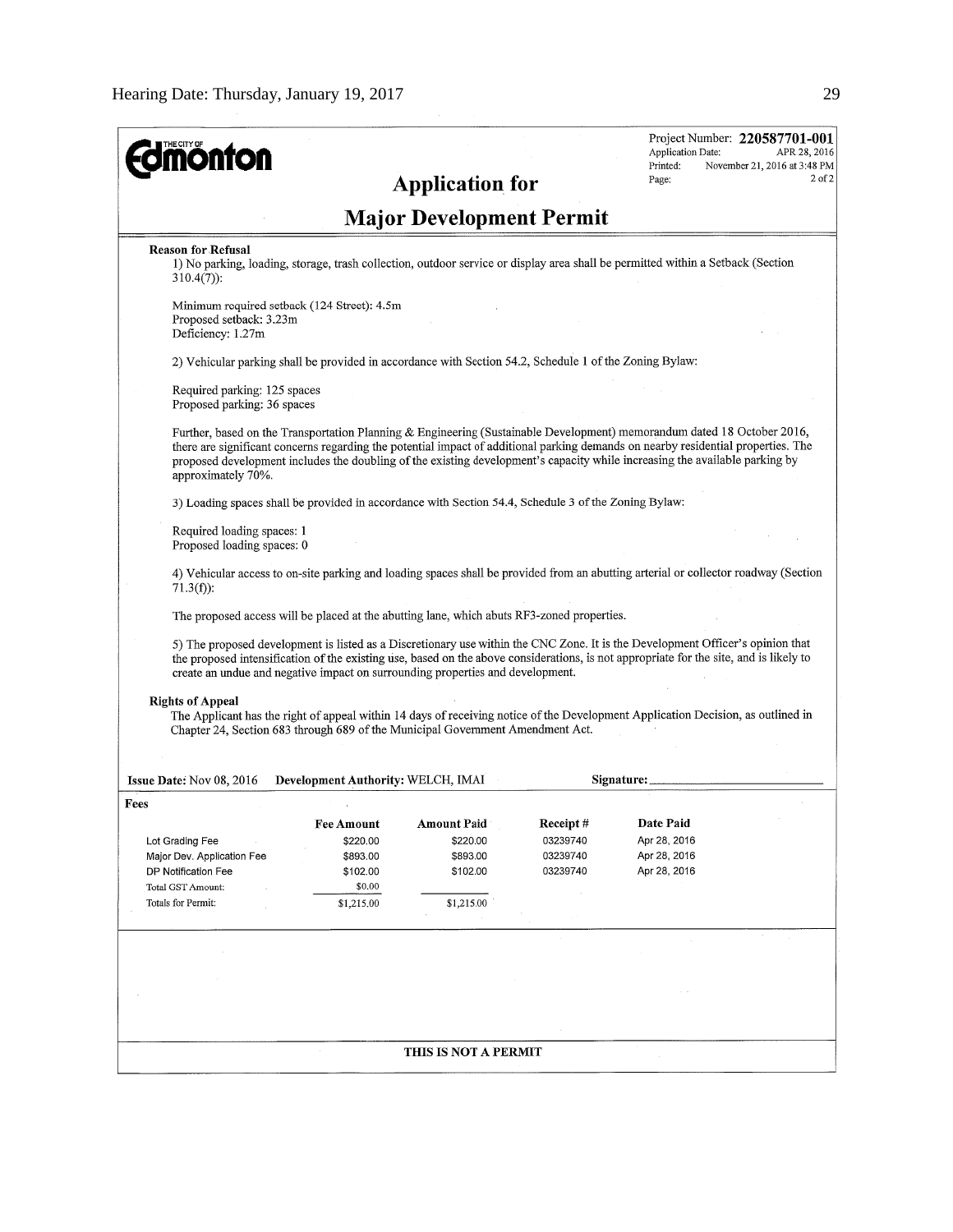